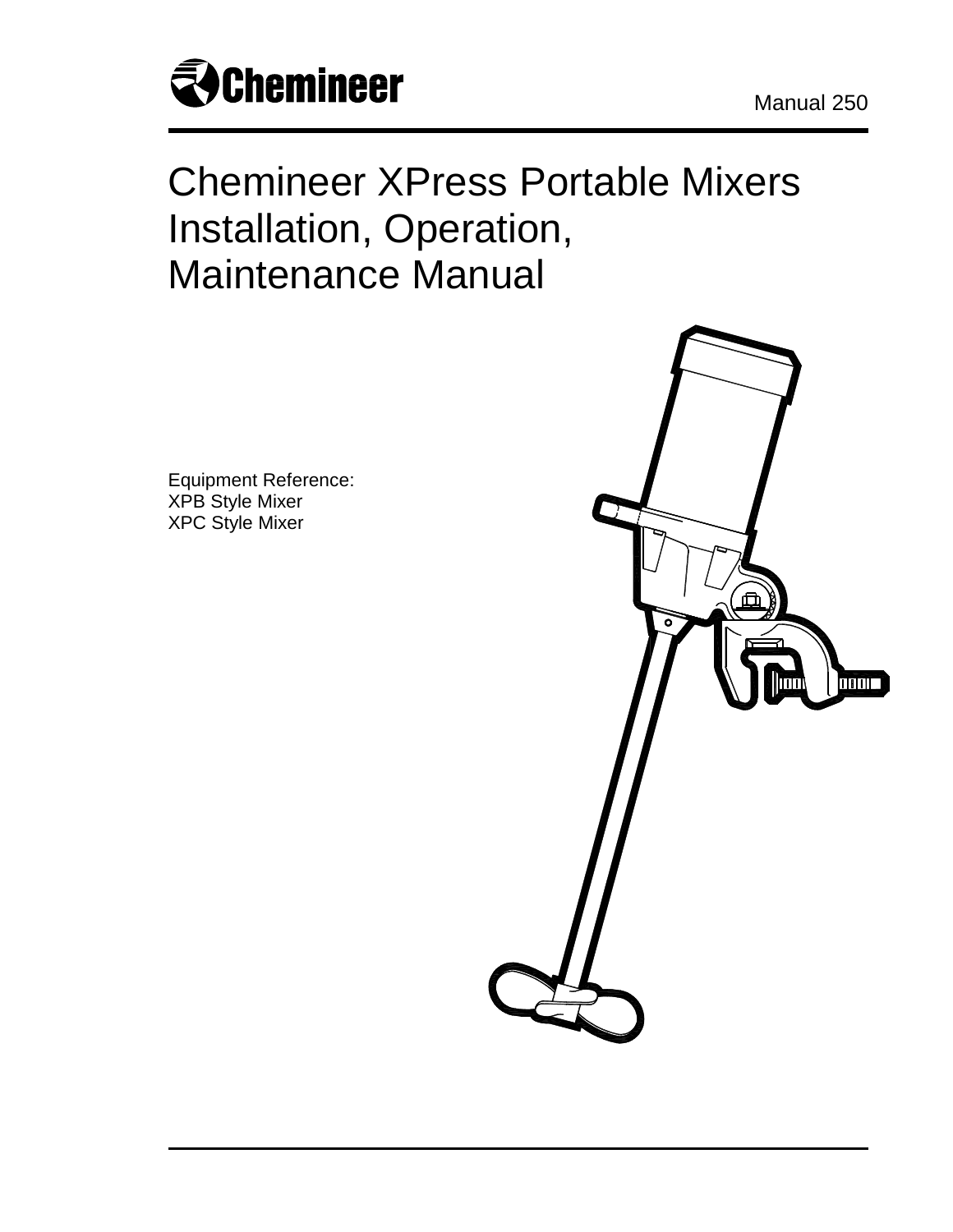# **TABLE OF CONTENTS**

| <b>Initial Inspection</b>                                                                                                                                                                   | 1                       |
|---------------------------------------------------------------------------------------------------------------------------------------------------------------------------------------------|-------------------------|
| <b>Chemineer Assistance</b>                                                                                                                                                                 | 1                       |
| <b>Storage</b>                                                                                                                                                                              | $\boldsymbol{2}$        |
| <b>Mounting &amp; Installation</b>                                                                                                                                                          | $\overline{\mathbf{3}}$ |
| 10XPC, 30XPC, 40XPC – Clamp/Cup Plate Mount Mixer                                                                                                                                           |                         |
| Lubrication<br><u> 1989 - Johann Stein, fransk politik (f. 1989)</u>                                                                                                                        | 16                      |
| <b>Operation</b><br><u> 1989 - Johann Harry Barn, mars an t-Amerikaansk kommunist (</u>                                                                                                     | 19                      |
| Electric Motors 20<br>Air Motors 20                                                                                                                                                         |                         |
| <b>Maintenance</b>                                                                                                                                                                          | 21                      |
| 10XPC - Clamp/Cup Plate Mount Mixer Drive Disassembly<br>21<br>30XPC/40XPC - Clamp/Cup Plate Mount Mixer Drive Disassembly22<br>30XPC/40XPC – Clamp/Cup Plate Mount Mixer Drive Assembly 24 |                         |
| <b>Parts</b>                                                                                                                                                                                | 25                      |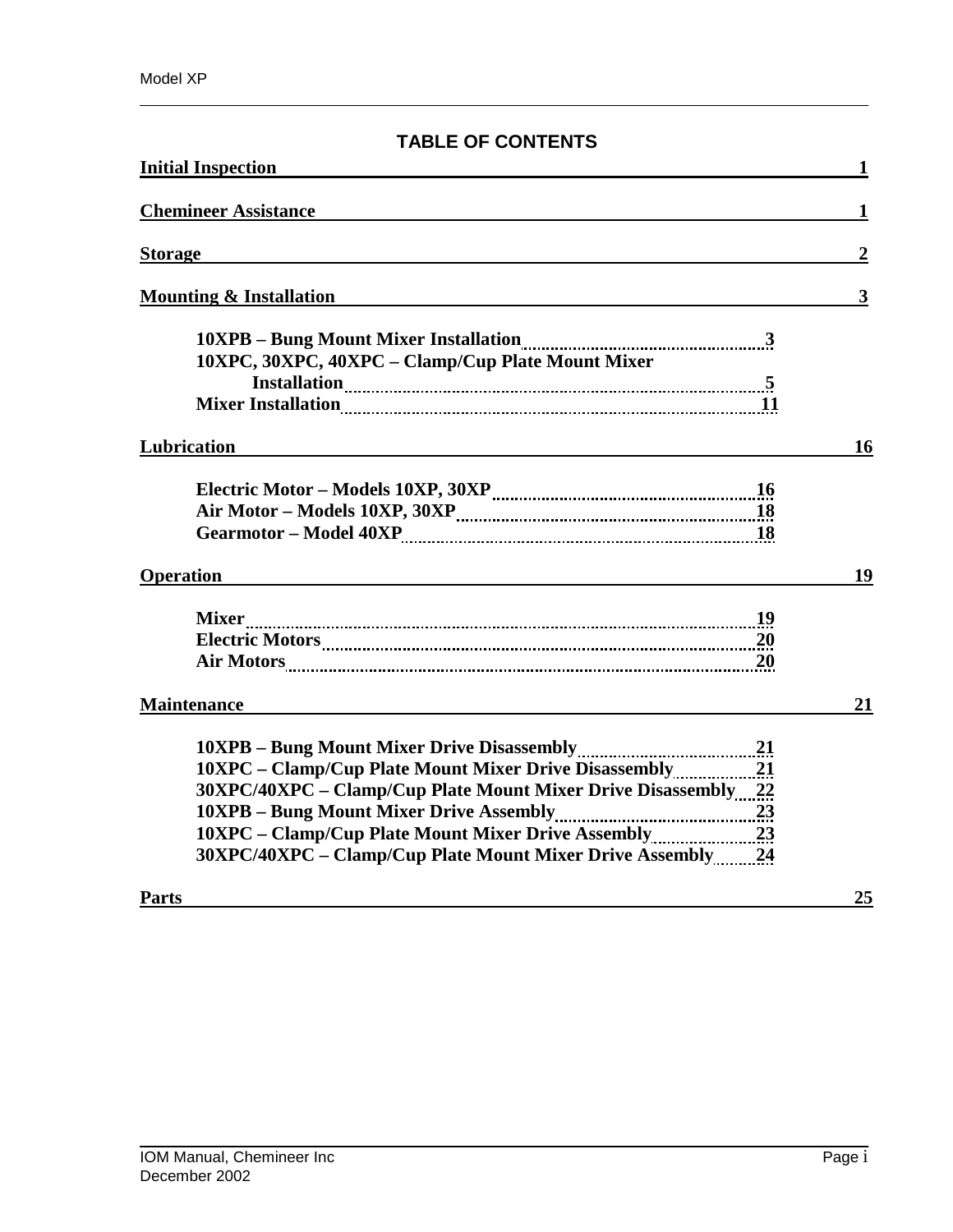# **TABLE OF CONTENTS**

| <b>Tables</b>                                 |  |
|-----------------------------------------------|--|
| <b>Table 1: Bolt Tightening Torque</b>        |  |
| <b>Table 2: Motor Bearing Grease Addition</b> |  |
| <b>Table 3: Typical NLGI No. 2 Greases</b>    |  |
| <b>Table 4: Lubrication Frequency</b>         |  |

#### **Figures \_\_\_\_**

| Figure 1: Model 10XPB                    |  |
|------------------------------------------|--|
| <b>Figure 2: Model XPC, Installation</b> |  |
| <b>Figure 3: Model 10XPC</b>             |  |
| <b>Figure 4: Model 30XPC</b>             |  |
|                                          |  |
|                                          |  |
|                                          |  |
| <b>Figure 8: Wiring Diagram, Motors</b>  |  |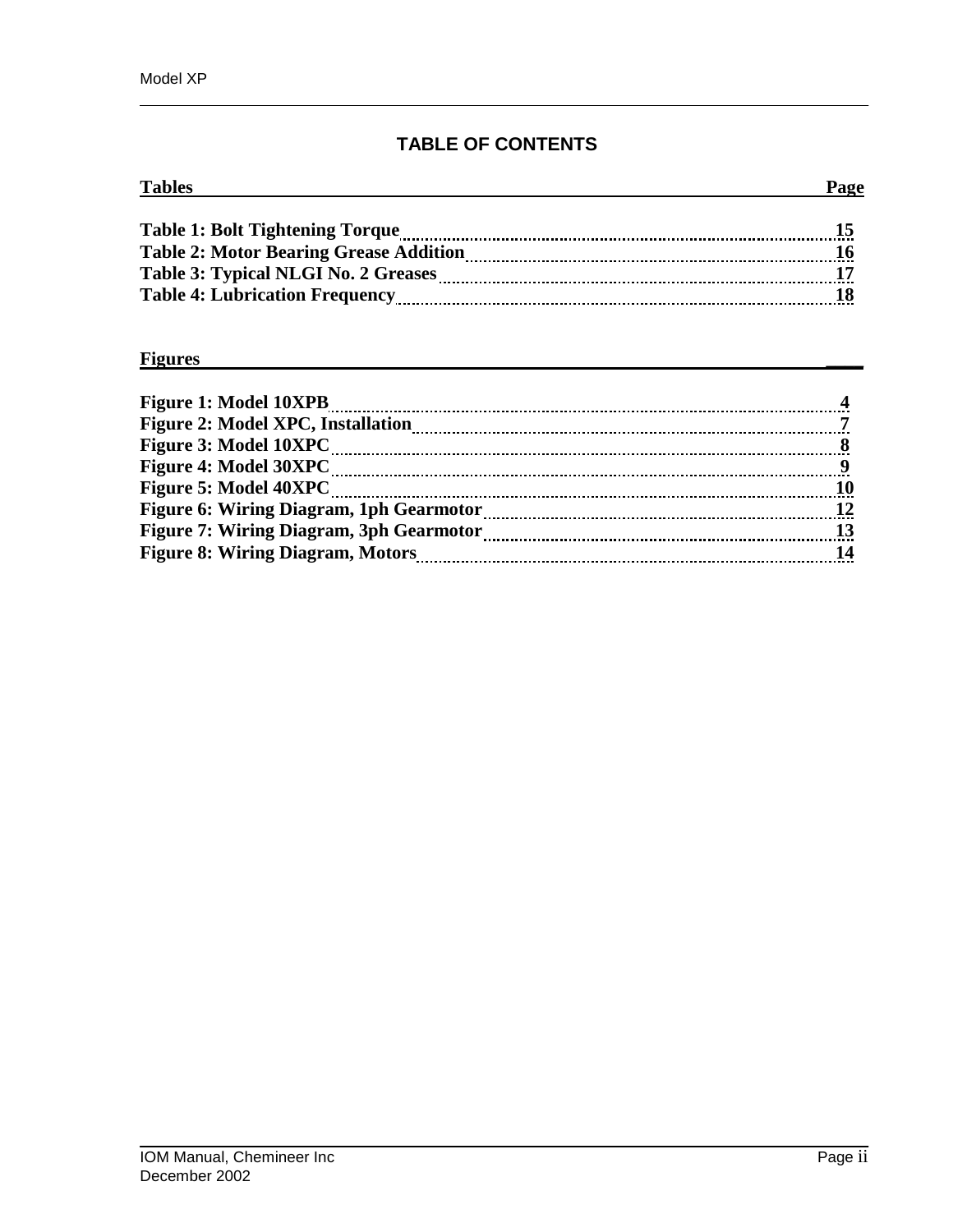# **INITIAL INSPECTION**

**Step 1: Inspect crates.** Upon receipt, inspect all crates and equipment for shipping damage. Report shipping damage to your local Chemineer office or to the factory in Dayton, Ohio. A claim should be filed immediately with the carrier involved.

**Step 2: Uncrate. Check the contents.** Do not uncrate the unit until you have read the *Mounting & Installation* section of this manual and looked at the assembly drawing shipped with the unit. Be careful in uncrating and handling. Do not discard the crating without making sure that all agitator parts have been removed. Correct assembly of this unit requires referring to both the unit assembly drawing and this manual.

**Step 3: Questions? Call Chemineer.** If the shipment is not complete or you do not understand what you have received, please contact *your local Chemineer office* immediately.

# **CHEMINEER ASSISTANCE**

Chemineer maintains a fully staffed Parts and Field Service Department ready to help you with any service requirement. Simply contact your local Chemineer office, or contact Parts/Field Service at the Chemineer Factory in Dayton, Ohio:

|        | Chemineer, Inc.    |
|--------|--------------------|
|        | P.O. Box 1123      |
|        | Dayton, Ohio 45401 |
| Phone: | $(937)$ 454-3200   |
| FAX:   | $(937)$ 454-3375   |

Services available are as follows:

Installation and maintenance training seminars, Installation and start-up supervision, Preventative maintenance planning, Parts order service, Special instructions.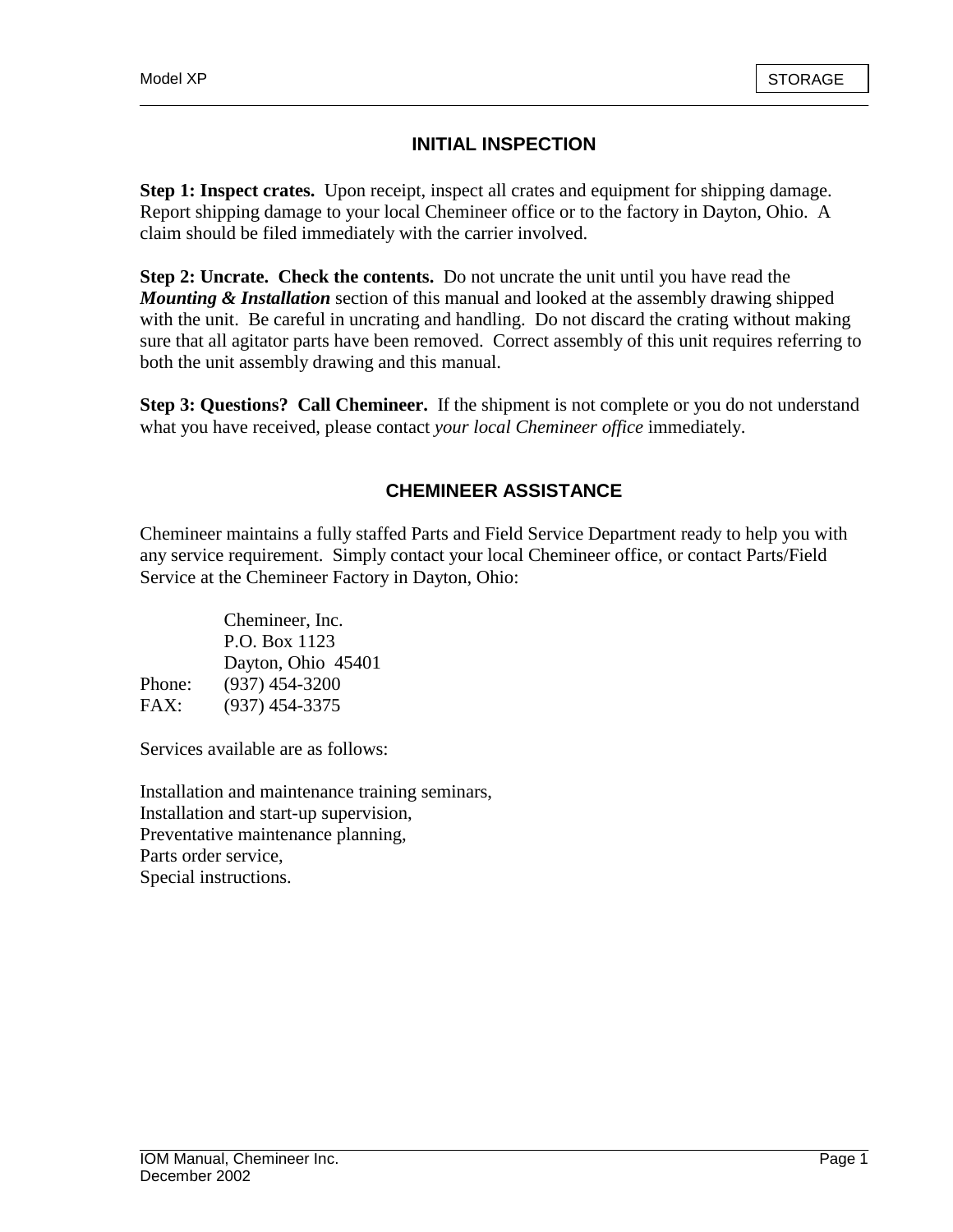# **STORAGE**

Do not remove protective packaging or coatings (generally applied to the motor or gearmotor output shafts) until the mixer is to be put into service. If the equipment is to be stored, *do not stack crates*. Store in a clean dry indoor location that is free from wide variations in temperature. The storage area should be free from vibration and excessive heat.

Inspect for external rust at six-month intervals. Apply rust preventative as required. If the unit has been in storage for more than six months or subjected to adverse moisture conditions, the motor windings may have to be dried prior to operation.

#### **Short-Term Indoor Storage**

Mixers should be stored indoors in areas with no vibration and relatively constant temperatures and humidity. The factory storage preparations should be acceptable for up to six months storage.

Rotate the drive coupling 10 to 15 revolutions at least once per month to reduce the possibility of brinelling of the bearings and to redistribute bearing grease.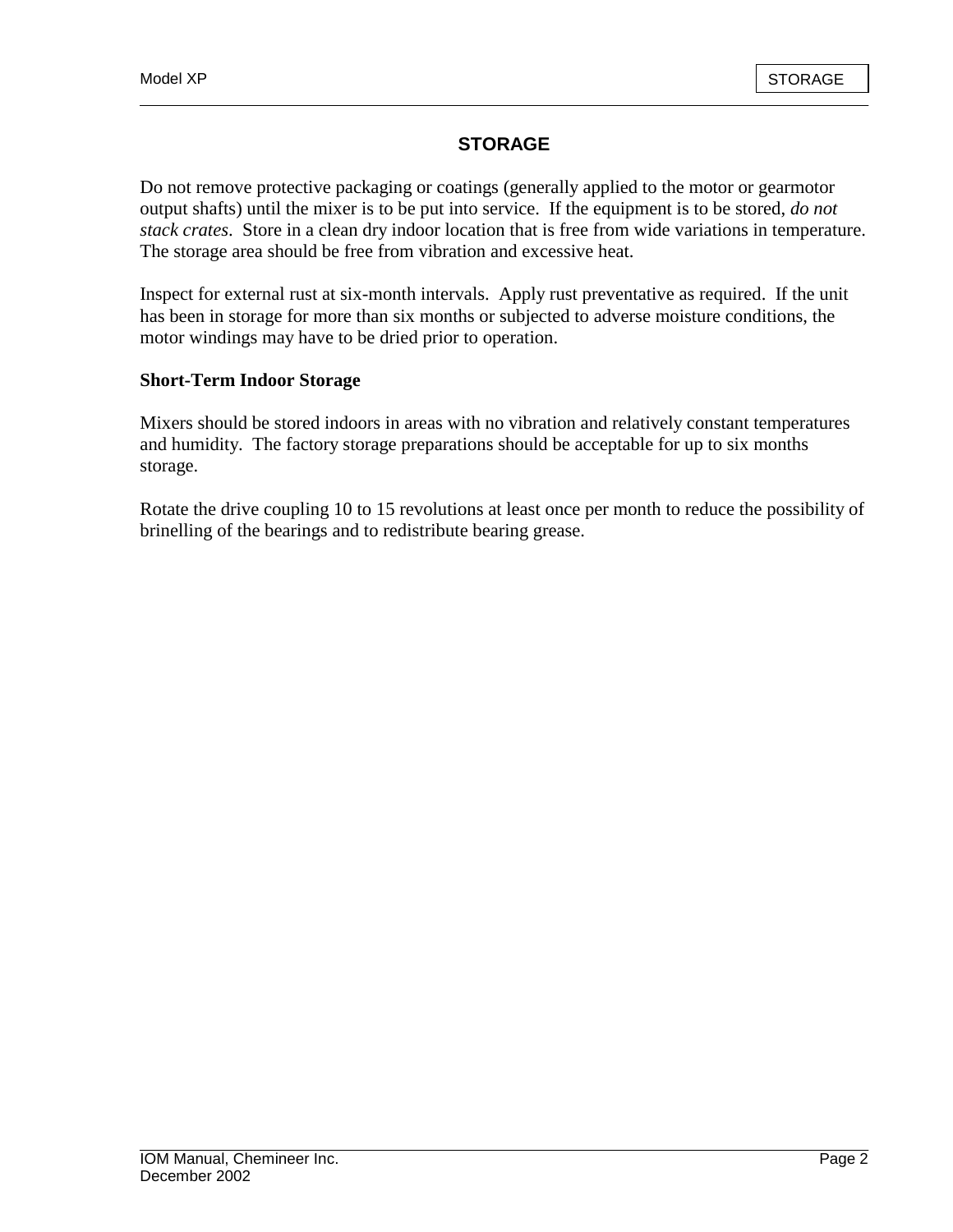# **10XPB – BUNG MOUNT MIXER INSTALLATION**

#### *Correct unit installation requires both the unit assembly drawing and this manual.*

The 10XPB is a direct drive, bung mounted drum mixer with a 2" NPT connection. The drive unit is typically shipped with the motor **[100]** mounted to the cast aluminum housing **[201-01]**. A rigid sleeve coupling **[207]** should be pre-installed on the motor output shaft. Propellers **[500]** and all accessories are shipped in the main unit box. Shafting **[400]** is shipped separately.

*Be certain to locate all contents before discarding packaging materials.* 

1. Remove all shipping constraints. A cast aluminum handle is provided to aide in the maneuvering and the positioning of the mixer. This handle is not recommended for use as the primary lifting point for the mixer. A nylon strap, or similar, should be secured around the mixer housing **[201-01]** to lift and move the mixer. Please note the approximate net weight of the unit as shown on the assembly drawing and use caution when moving or lifting these items.

*At no point during installation or maintenance of the mixer, should the extension shaft ever be used as a lifting point!* 

*WARNING: DO NOT connect the mixer to the power source until the unit is fully assembled and properly positioned in the drum vessel.* 

- 2. Install pipe nipple **[204]** into the 2" NPT drum opening. Refer to *Figure 1, page 4*.
- 3. Mount the collapsible propeller **[500]** (setscrew attachment) with the lower hub face even with the shaft end.
- 4. Assemble the extension shaft **[400]** to the drive housing assembly **[200]** by inserting the shaft end with the machined recess into the rigid sleeve coupling **[207]** 1-1/2" (38mm). Fasten securely by tightening setscrews **[203]**.
- 5. Insert extension shaft with propeller through drum opening, and turn mixer tightly onto NPT connection.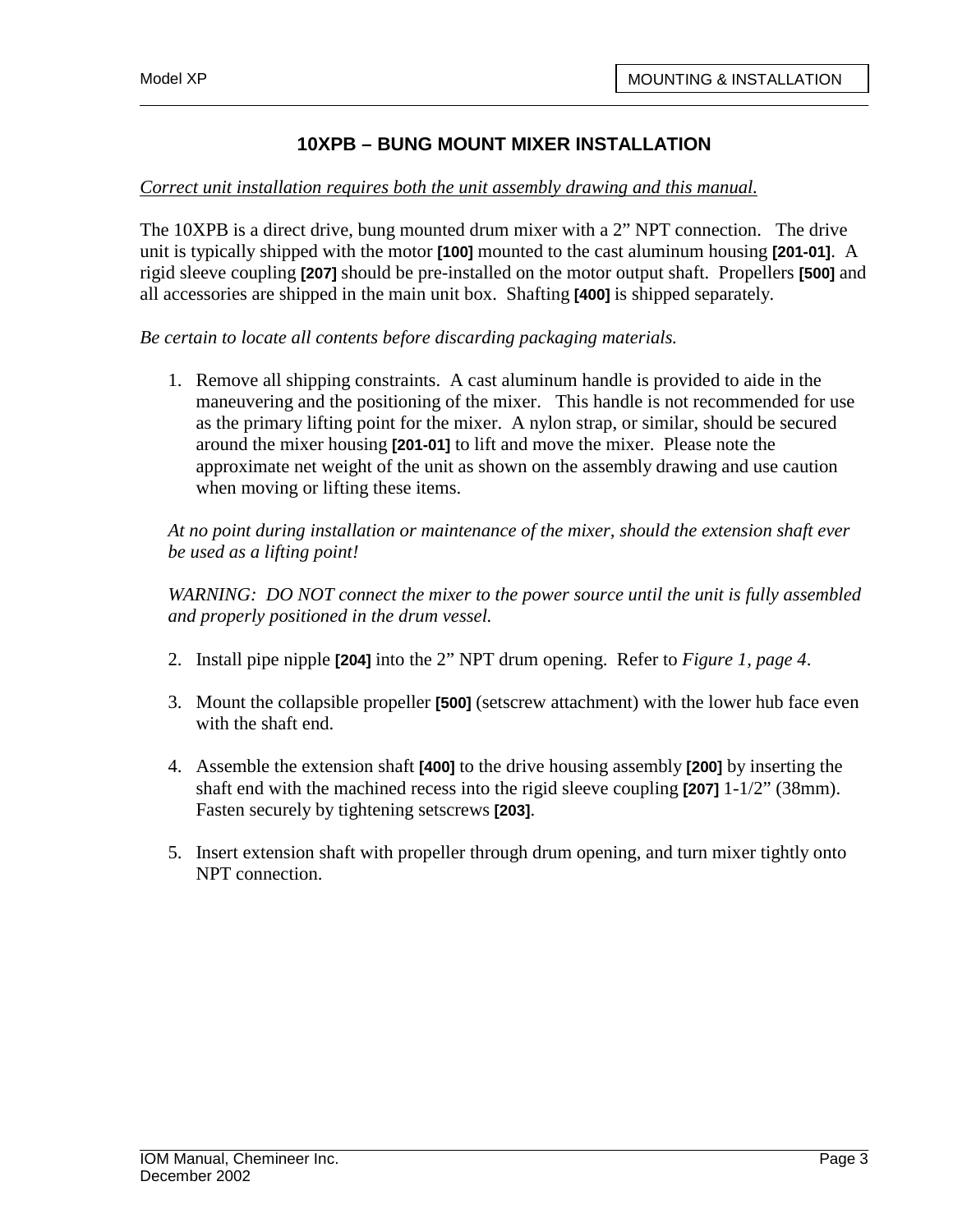

# **10XPB – BUNG MOUNT MIXER INSTALLATION**

Figure 1: Model 10XPB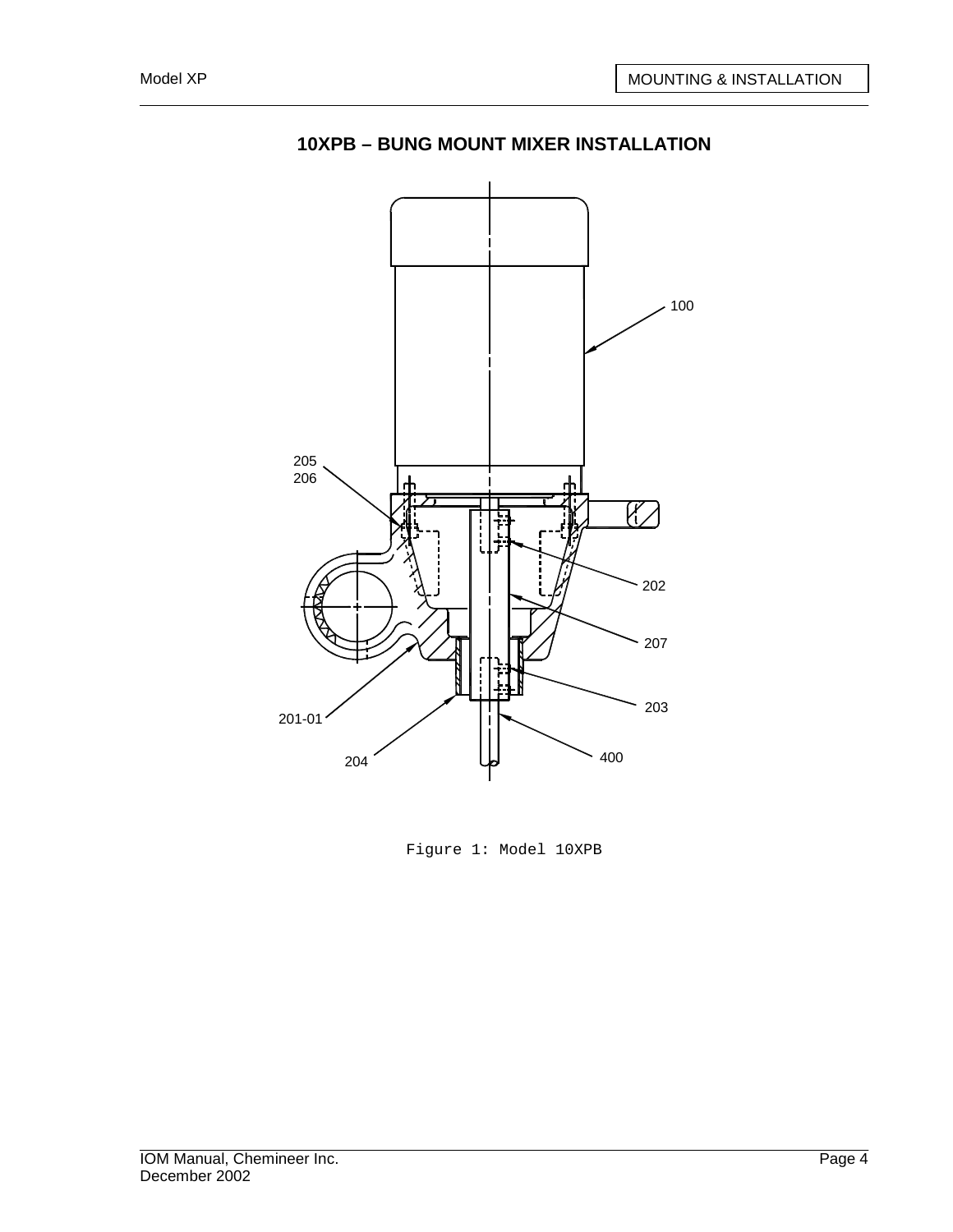### **10XPC, 30XPC, 40XPC – CLAMP/CUP PLATE MOUNT MIXER INSTALLATION**

#### *Correct unit installation requires both the unit assembly drawing and this manual.*

The model 10XPC is a direct drive, clamp or cup plate mount, portable mixer. The drive unit is typically shipped with the motor **[100]** and standard c-clamp **[150]** (or optional cup plate **[159]**) mounted to the cast aluminum housing **[201-02]**. A rigid sleeve coupling **[207]** should be installed on the motor output shaft. Propellers **[500]** and all accessories are shipped in the main unit box. Shafting **[400]** is shipped separately. Refer to *Figure 3, page 8*.

The model 30XPC is a direct drive, clamp or cup plate mount, portable mixer. The drive unit is typically shipped with the motor **[100]** and standard c-clamp **[150]** (or optional cup plate **[159]**) mounted to the cast aluminum housing **[201-02]**. A plated chuck drive shaft **[214]** coupling with bearing support extends from the housing for extension shaft attachment. Propellers **[500]** and all accessories are shipped in the main unit box. Shafting **[400]** is shipped separately. Refer to *Figure 4, page 9*.

The model 40XPC is a gear reduced, clamp or cup plate mount, portable mixer. The drive unit is typically shipped with the gearmotor (integral motor/gear reducer) **[105]** and standard c-clamp **[150]** (or optional cup plate **[159]**) mounted to the cast aluminum housing **[201-02]**. A plated chuck drive shaft **[214]** coupling with bearing support extends from the housing for extension shaft attachment. Propellers or impellers **[500]** and all accessories are shipped in the main unit box. Shafting **[400]** is shipped separately. Refer to *Figure 5, page 10*.

#### *Be certain to locate all contents before discarding packaging materials.*

1. Remove all shipping constraints. A cast aluminum handle is provided to aide in the maneuvering and the positioning of the mixer. This handle is not recommended for use as the primary lifting point for the mixer. A nylon strap, or similar, should be secured around the mixer housing assembly **[201-02]** to lift and move the mixer. Please note the approximate net weight of the unit as shown on the assembly drawing and use caution when moving or lifting these items. *At no point during installation or maintenance of the mixer, should the extension shaft ever be used as a lifting point!* 

*WARNING: DO NOT connect the mixer to the power source until the unit is fully assembled and properly positioned on the vessel.* 

2. Install the mixer drive assembly on the tank edge or other suitable support by means of the c-clamp **[150]** or cup plate **[159]** mounting. Support structure must be rigid enough to prevent deflection and vibration and clean from debris.

*The mixer should never be mounted with the shaft and propeller(s) installed.*

3. Clamp mounted units should be set squarely on the mounting surface with the actual clamped surfaces contacting as much as possible.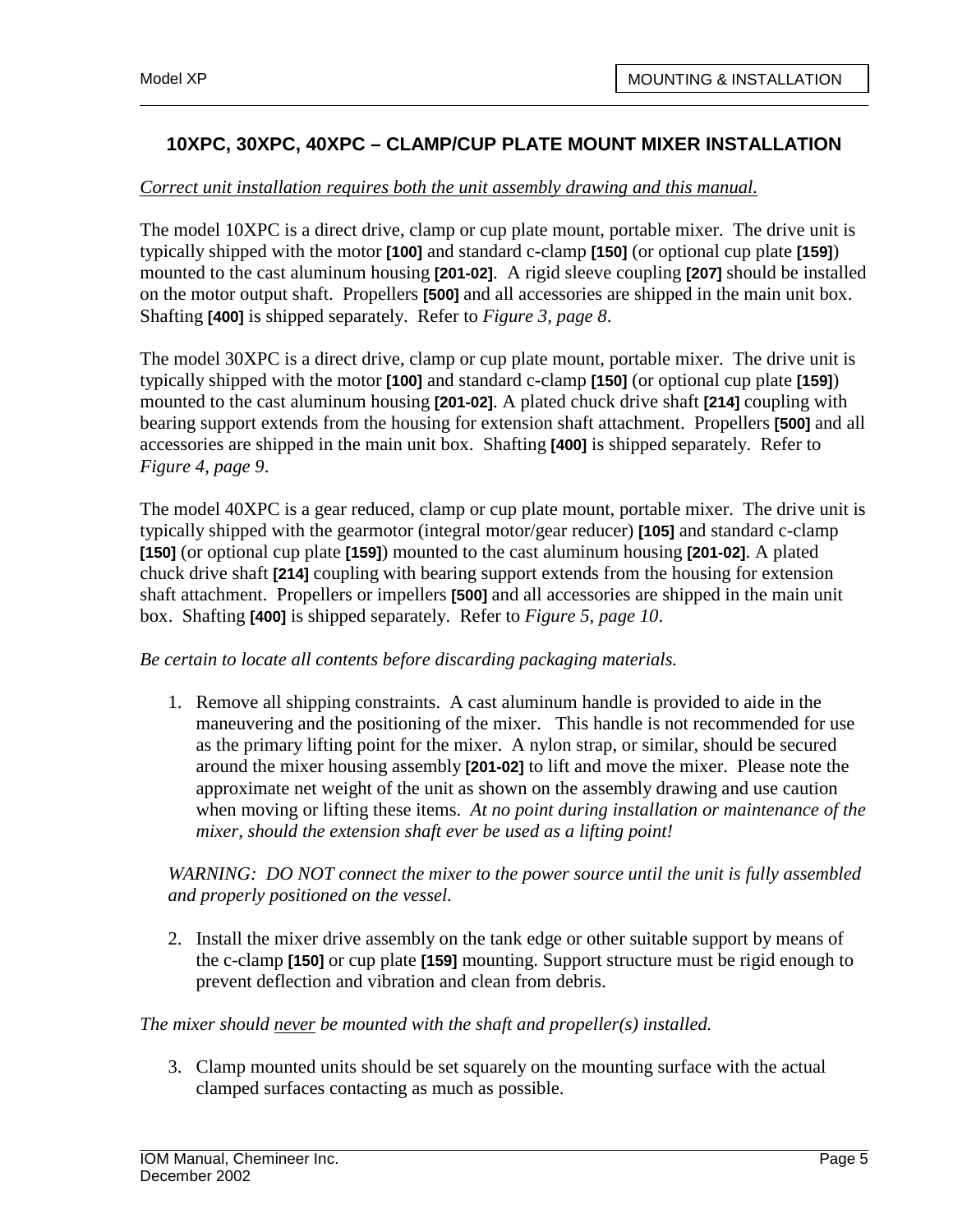#### **10XPC, 30XPC, 40XPC – CLAMP/CUP PLATE MOUNT MIXER INSTALLATION**

- 4. The unit is shipped with the clamp **[150]** or cup plate **[159]** bolted to the housing. This connection is generally "loosely" bolted and will require tightening in the following installation order:
	- a. For clamp **[150]** mounted units, lubricate the clamp bolt **[151]** and initially torque to 18 ft-lb (24.4 Nm). The clamp bolt should be tight enough to keep the unit located on the tank. For cup plate **[159]** mounted units, attach plate to mounting surface.
	- b. After orientation of mixer is determined (reference *Figure 2, page 7*), torque hex nut **[155]** in the socket area to 50 ft-lb (67.8 Nm).
	- c. For clamp mounted units, final torque the clamp bolt **[151]** to 36 ft-lb (48.8 Nm).
- 5. For 10XPC units, assemble the extension shaft **[400]** to the drive housing assembly **[200]** by inserting the shaft end with the machined recess into the rigid sleeve coupling **[207]**  1-1/2" (38mm). Tighten sleeve setscrews **[203]** with a 5/32" hex key wrench.
- 6. For 30XPC or 40XPC units, assemble the extension shaft **[400]** to the drive housing assembly **[200]** by inserting the shaft end with the machined recess and "flats" into the chuck coupling until the shaft bottoms out, approximately 5" (127mm). Orient the shaft to allow the chuck coupling setscrews  $\overline{[213]}$  (two at  $90^\circ$ ) to engage the "flats". Refer to *Figure 4, page 9 and Figure 5, page 10*. Tighten chuck setscrews **[213]** with a 3/16" hex key wrench.
- 7. For single propeller assemblies, install the propeller with the lower hub face even with the shaft end. Propeller orientation should allow the driving edge of the propeller to pump toward the bottom of the mixing vessel. Tighten the propeller setscrews (typically quantity two).

For dual propeller assemblies, space the upper propeller at a recommended minimum of two propeller diameters and maximum of three propeller diameters above the lower propeller. The lower propeller should be a minimum of one propeller diameter below the liquid surface at all times during mixer operation.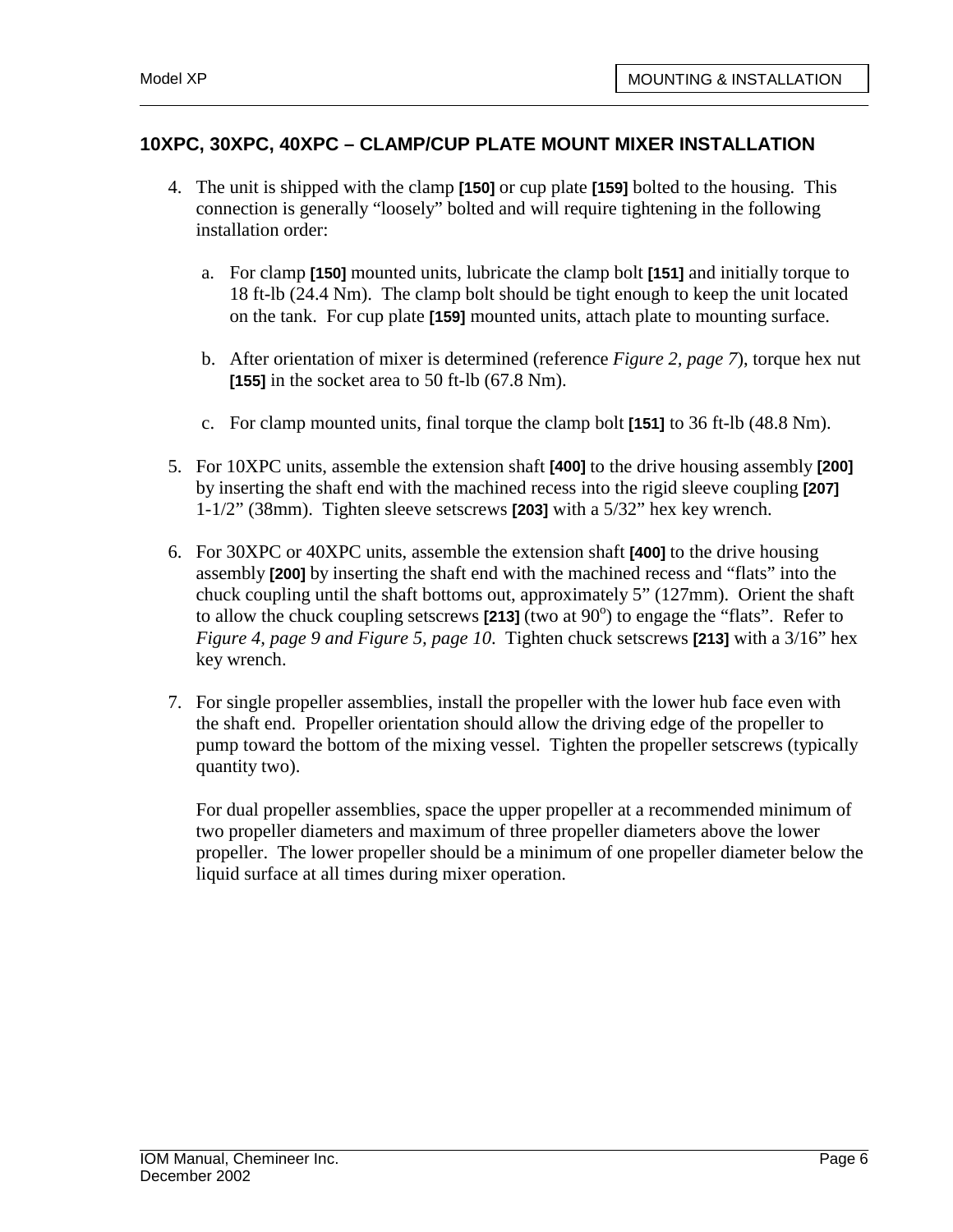# **10XPC, 30XPC, 40XPC – CLAMP/CUP PLATE MOUNT MIXER INSTALLATION**

8. In operation, some adjustments of position may be required to obtain best mixing results. Adjust orientation of mixer as shown in *Figure 2, below* for best top to bottom flow and optimum mixing efficiency. Both the clamp and cup plate mount assemblies provide for 3-dimensional adjustment.



Figure 2: Model XPC, Installation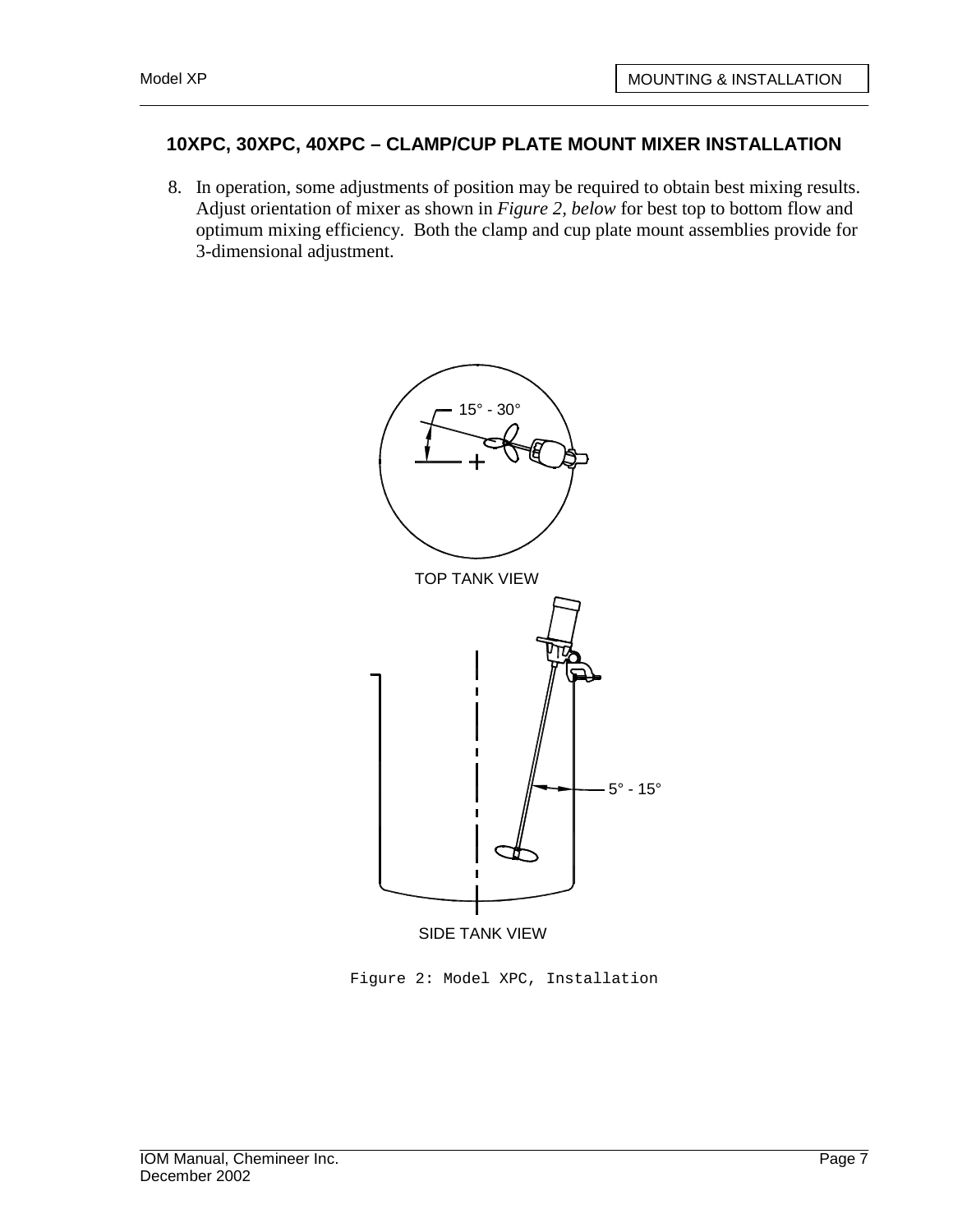

# **10XPC – CLAMP/CUP PLATE MOUNT MIXER INSTALLATION**

Figure 3: Model 10XPC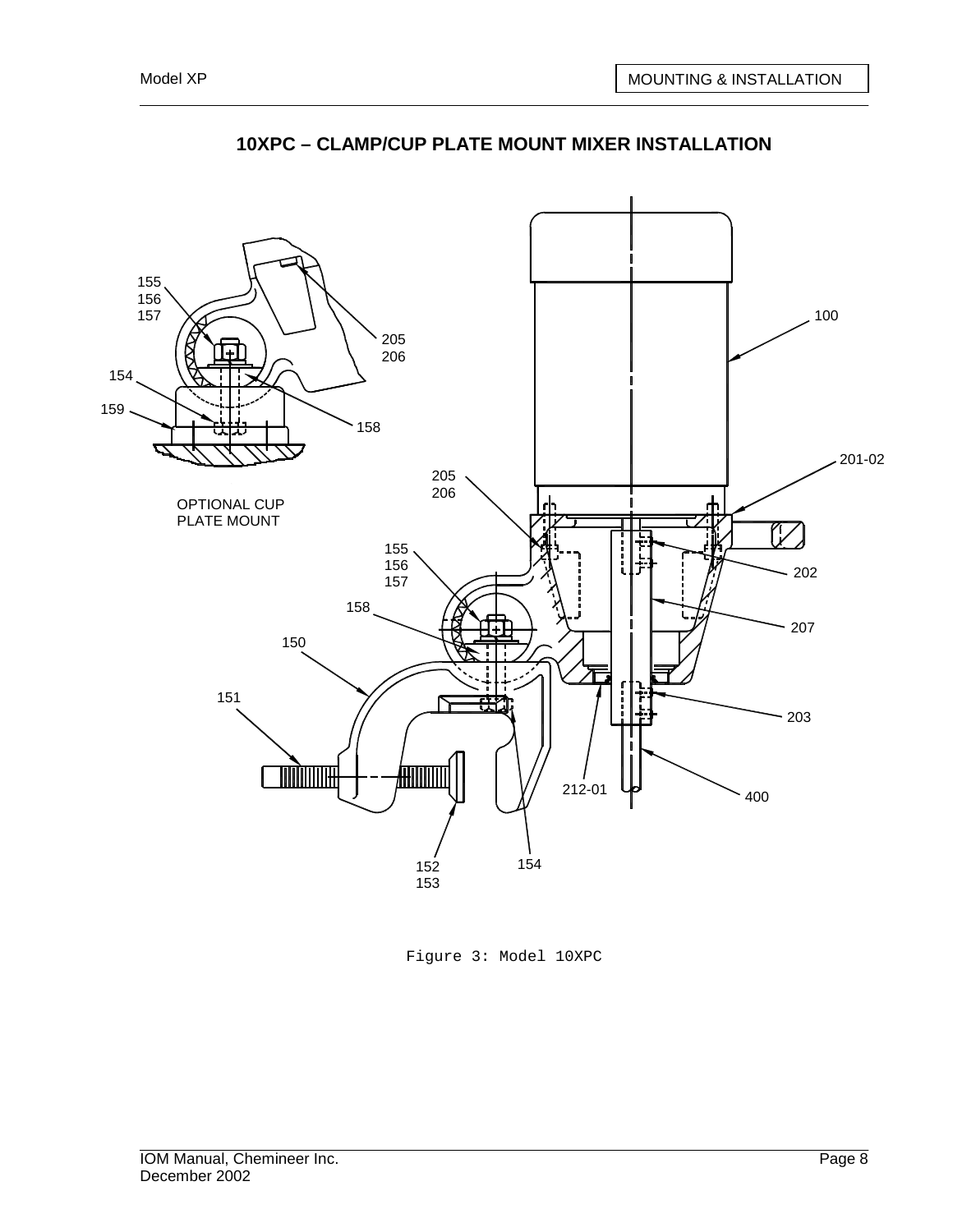

# **30XPC – CLAMP/CUP PLATE MOUNT MIXER INSTALLATION**

Figure 4: Model 30XPC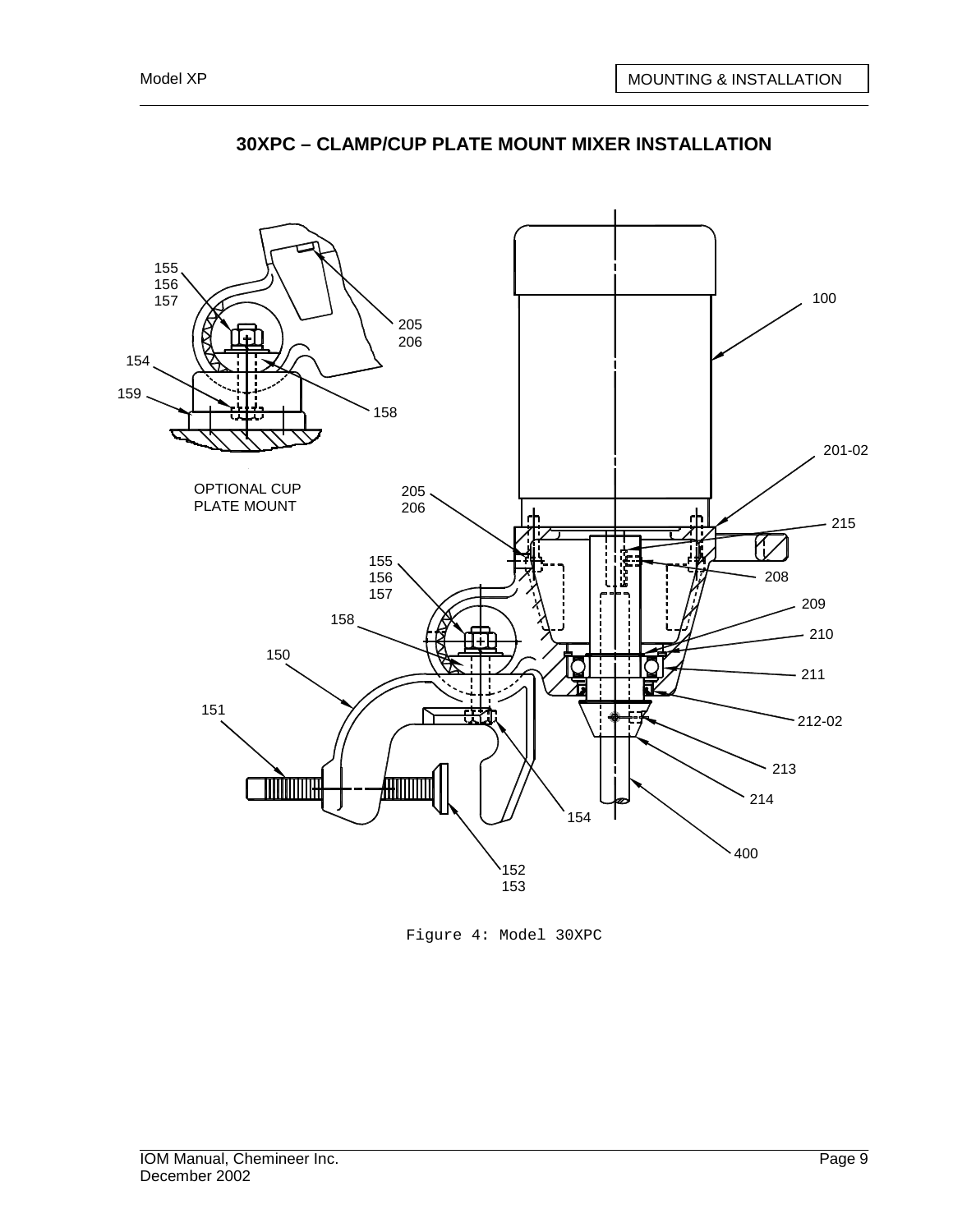

# **40XPC – CLAMP/CUP PLATE MOUNT MIXER INSTALLATION**

Figure 5: Model 40XPC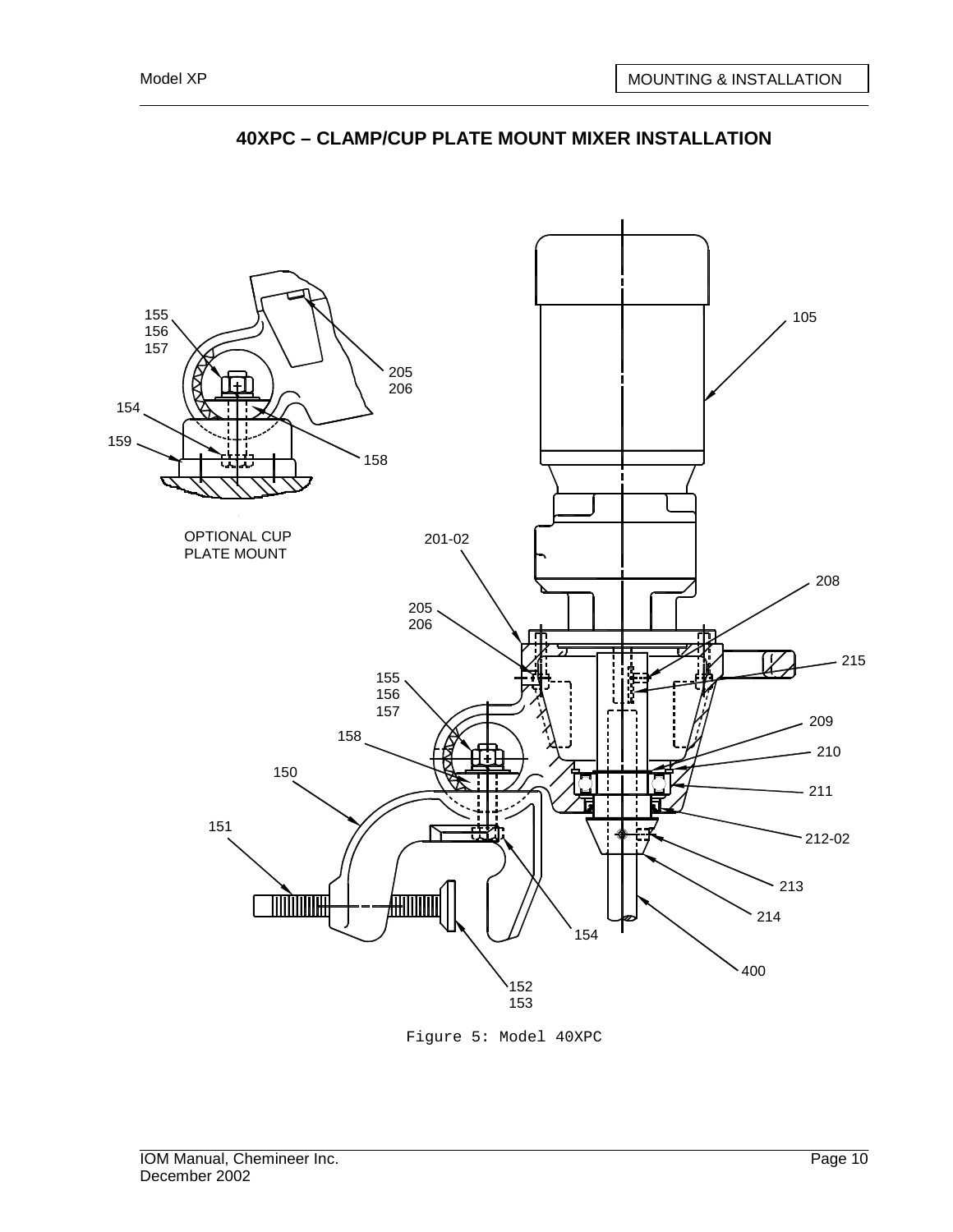# **MIXER INSTALLATION ELECTRIC MOTORS, GEARMOTORS**

- 1. Check the nameplate data on the motor/gearmotor to assure that the available power supply agrees with the motor requirements. Protective devices should be of the proper size and rating to safely carry the load and interrupt the circuit on overloads.
- 2. If the motor/gearmotor has been stored in a damp location, the windings may require drying.

*NOTE: Do not obstruct the normal flow of ventilating air through or over the motor/gearmotor.* 

- 3. Many of the motors supplied with this product are dual voltage. The motor cord supplied with a single phase motor is applicable for use on 125VAC systems only. Customer is responsible for supplying all necessary motor connections and for properly wiring the motors. Refer to wiring diagrams *Figures 6 and 7, pages 12 and 13*, for gearmotor connections and *Figure 8, page 14* for normal motor connections. Consult *Chemineer Field Service* if there are any questions pertaining to the installation or operation of the motor or mixer unit.
- 4. Connect the motor/gearmotor in accordance with the National Electric Code and local requirements, but do not make the connections permanent until the motor/gearmotor rotation has been checked. Jog the motor/gearmotor to check for correct rotation prior to securing wiring. Refer to unit assembly drawing for unit rotation direction.
- 5. If any additional motor/gearmotor auxiliary devices such as space heaters or temperature sensors are used, connect them in proper circuits and insulate them from motor/gearmotor power cables.

## **AIR MOTORS**

- 1. Air motors are designed to be driven by compressed air. Under no circumstances should they be driven with any other type of gas, fluids, particles, solids, or any substance mixed with air. The muffler is shipped uninstalled on the air motor. Always install a moisture trap and filter in the air line ahead of the motor.
- 2. "Reversible" type air motors will work equally in both directions. A 4-way valve may be connected to both air ports to allow reversible operation. For efficiency of output and control of speed, use air lines of the same size or the next larger pipe size than the intake port of the motor.
- 3. *Lubrication of the air motor is required.* Refer to *Lubrication* section of this manual for more information.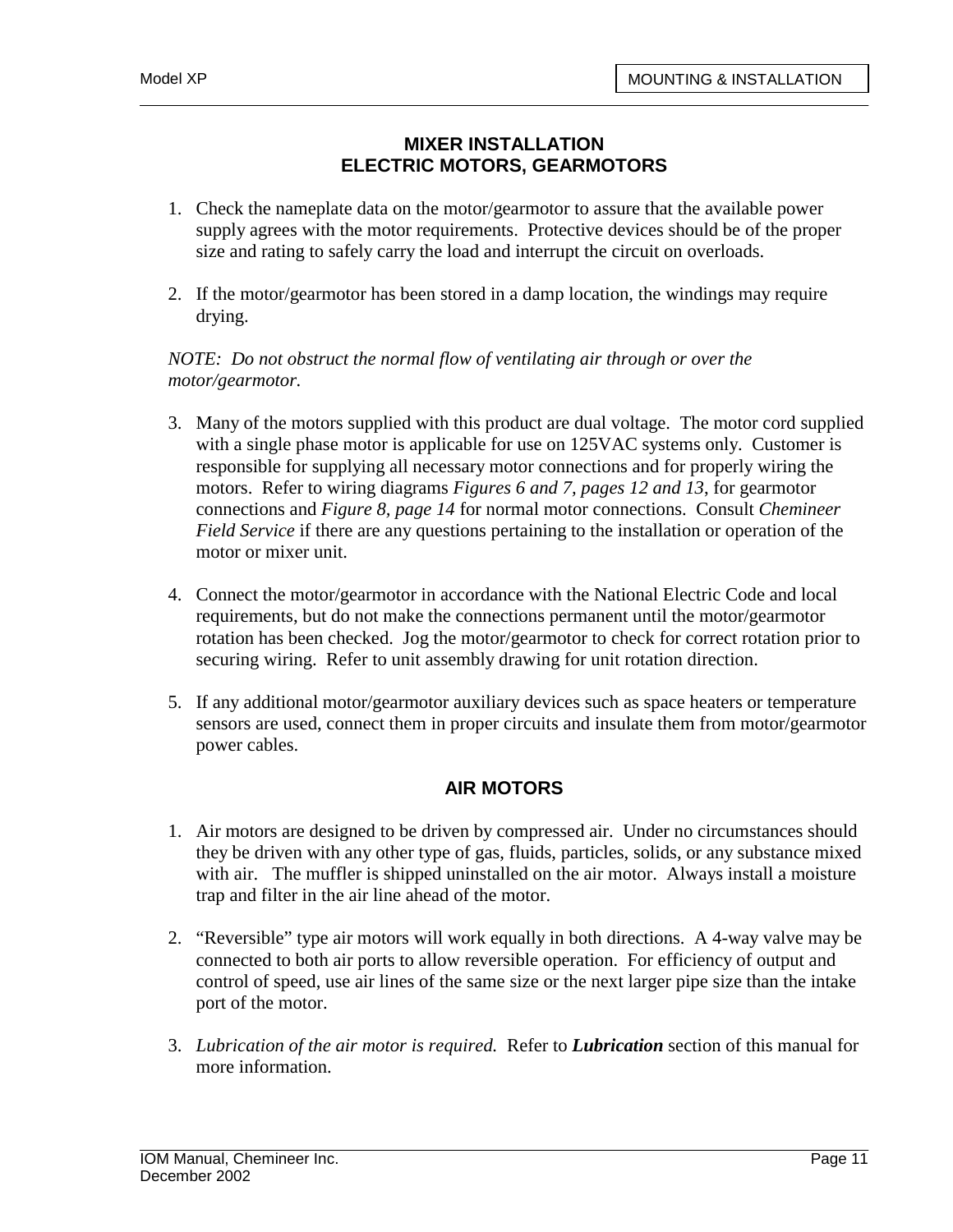

Figure 6: Wiring Diagram, 1ph Gearmotor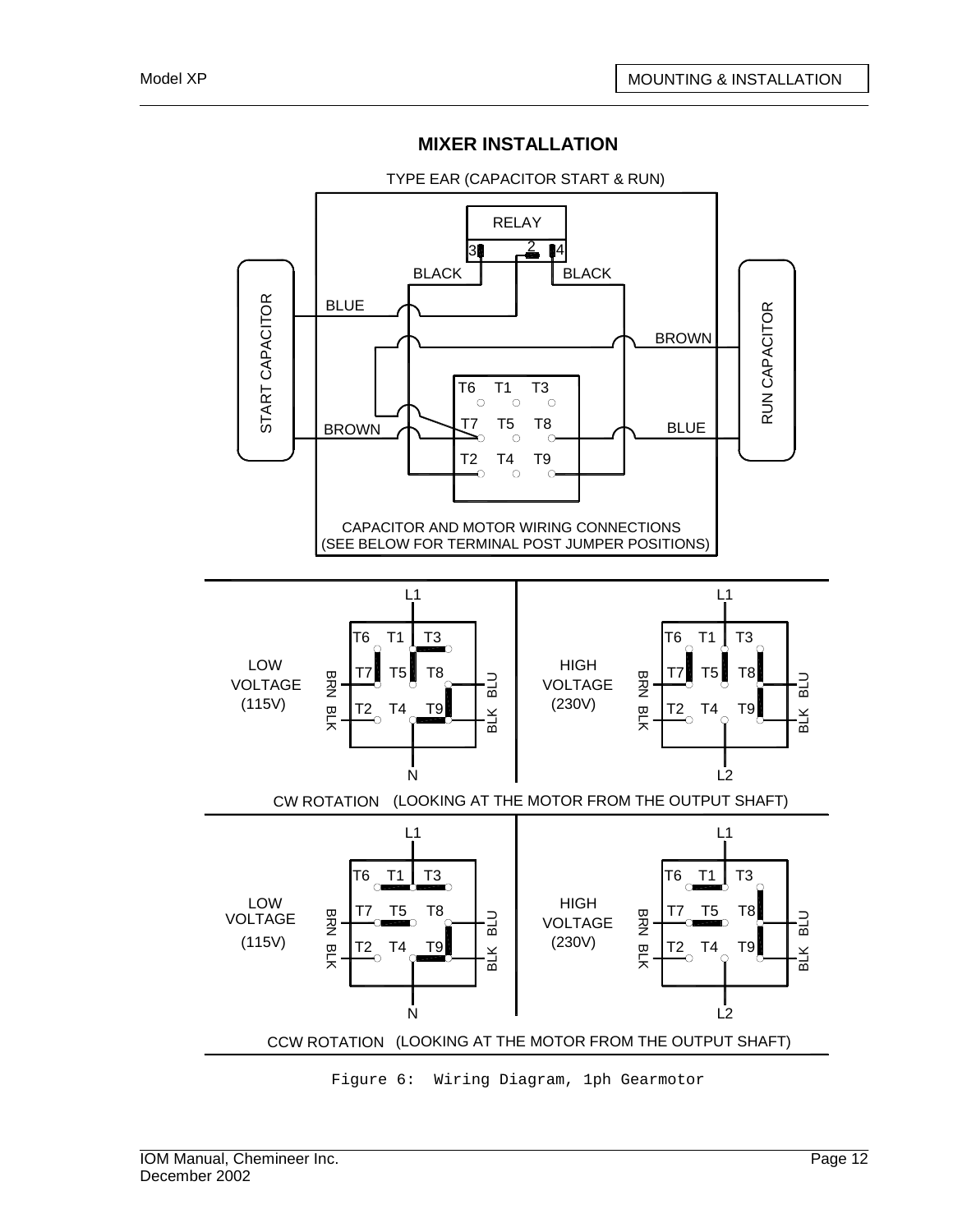

CHECK MOTOR LEADS WITH CONNECTION DIAGRAMS ON MOTOR NAMEPLATE OR CONDUIT BOX FOR PROPER WIRING

CHECK THE MIXER SHAFT ROTATION AGAINST THE PROPER ROTATION INDICATED ON THE ASSEMBLY DRAWING

NOTE:

THE NORMAL GEARMOTOR OUTPUT SHAFT ROTATION SHOULD BE CCW WHEN LOOKING AT THE GEARMOTOR FROM THE OUTPUT SHAFT END. THE NORMAL MIXER SHAFT ROTATION IS CW WHEN LOOKING INTO THE TANK FOR STANDARD ROTATION IMPELLERS.

Figure 7: Wiring Diagram, 3ph Gearmotor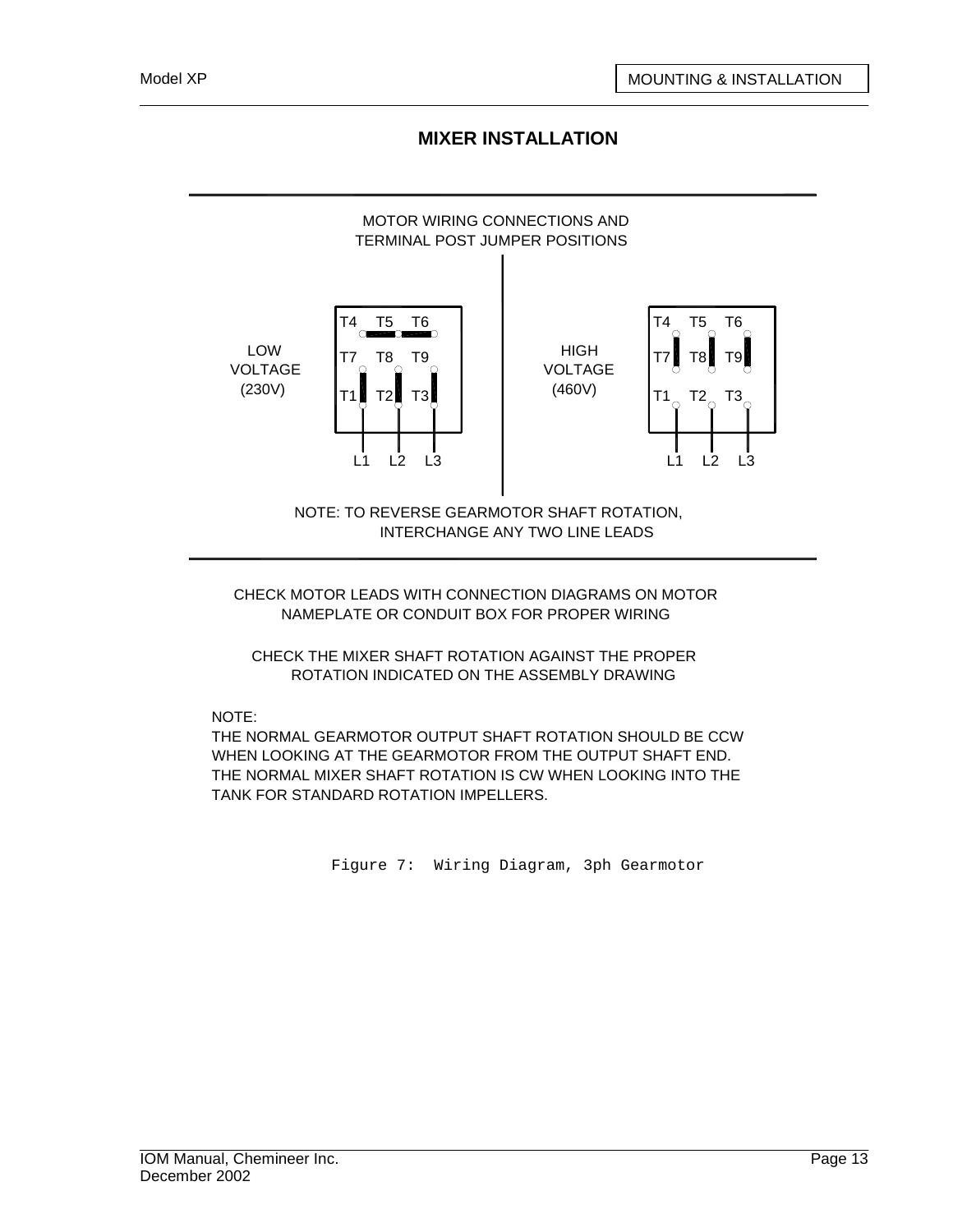

NAMEPLATE OR CONDUIT BOX FOR PROPER WIRING

CHECK THE MIXER SHAFT ROTATION AGAINST THE PROPER ROTATION INDICATED ON THE ASSEMBLY DRAWING

NOTE:

THE NORMAL MOTOR SHAFT ROTATION SHOULD BE CCW WHEN LOOKING AT THE MOTOR FROM THE SHAFT END. THE NORMAL MIXER SHAFT ROTATION IS CW WHEN LOOKING INTO THE TANK FOR STANDARD ROTATION IMPELLERS.

Figure 8: Wiring Diagram, Motors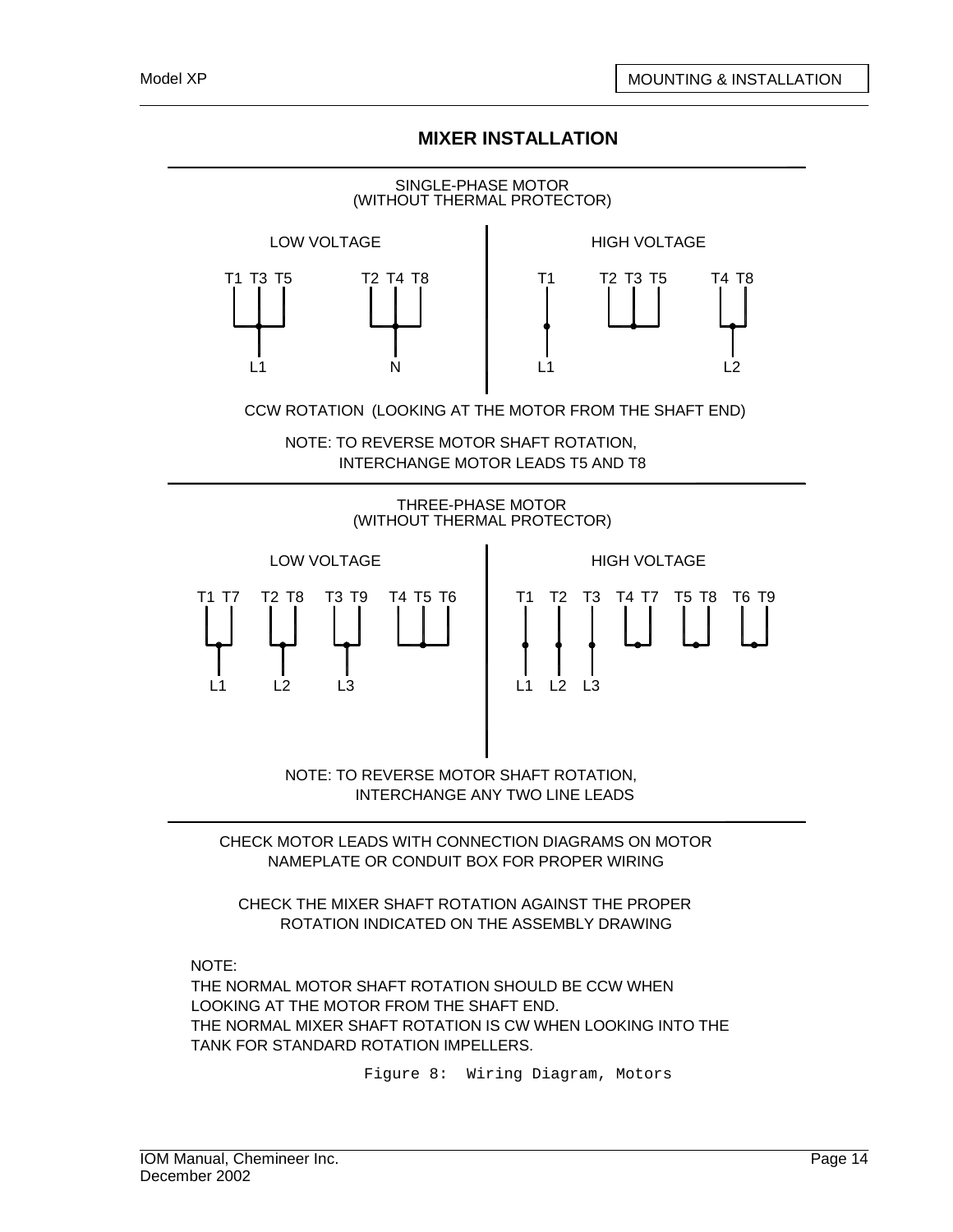#### **TABLE 1: BOLT TIGHTENING TORQUE**

| <b>BOLT SIZE</b> | <b>CARBON STEEL (1)</b> |     |                |     | 300 SERIES STAINLESS <sup>(2)</sup> |           |
|------------------|-------------------------|-----|----------------|-----|-------------------------------------|-----------|
|                  | <b>GRADE 2</b>          |     | <b>GRADE 5</b> |     |                                     |           |
|                  | <b>Ft-lb</b>            | Nm  | <b>Ft-lb</b>   | Nm  | <b>Ft-lb</b>                        | <b>Nm</b> |
| $1/4 - 20$       | 4.1                     | 5.6 |                | 8.1 | 4.1                                 | 5.6       |
| $5/16-18$        | 8.3                     |     | 13             | 17  | 8.3                                 |           |
| $3/8 - 16$       | 15                      | 20  | 23             | 31  | 15                                  | 20        |
| $1/2 - 13$       | 38                      | 51  | 56             | 76  | 38                                  | 51        |
| $5/8 - 11$       | 68                      | 92  | 113            | 153 | 68                                  | 92        |
| $3/4 - 10$       | 120                     | 163 | 200            | 271 | 120                                 | 163       |

Tighten all fasteners to values shown unless specifically instructed to do otherwise. Lubricate all fasteners at assembly with grease, oil or an anti-seize material. Bolt threads and contact surfaces of bolt heads and nuts should be lubricated.

 $<sup>(1)</sup>$ If fasteners cannot be lubricated, multiply table values by 1.33.</sup>

<sup>(2)</sup>If fasteners cannot be lubricated, multiply table values by 1.25.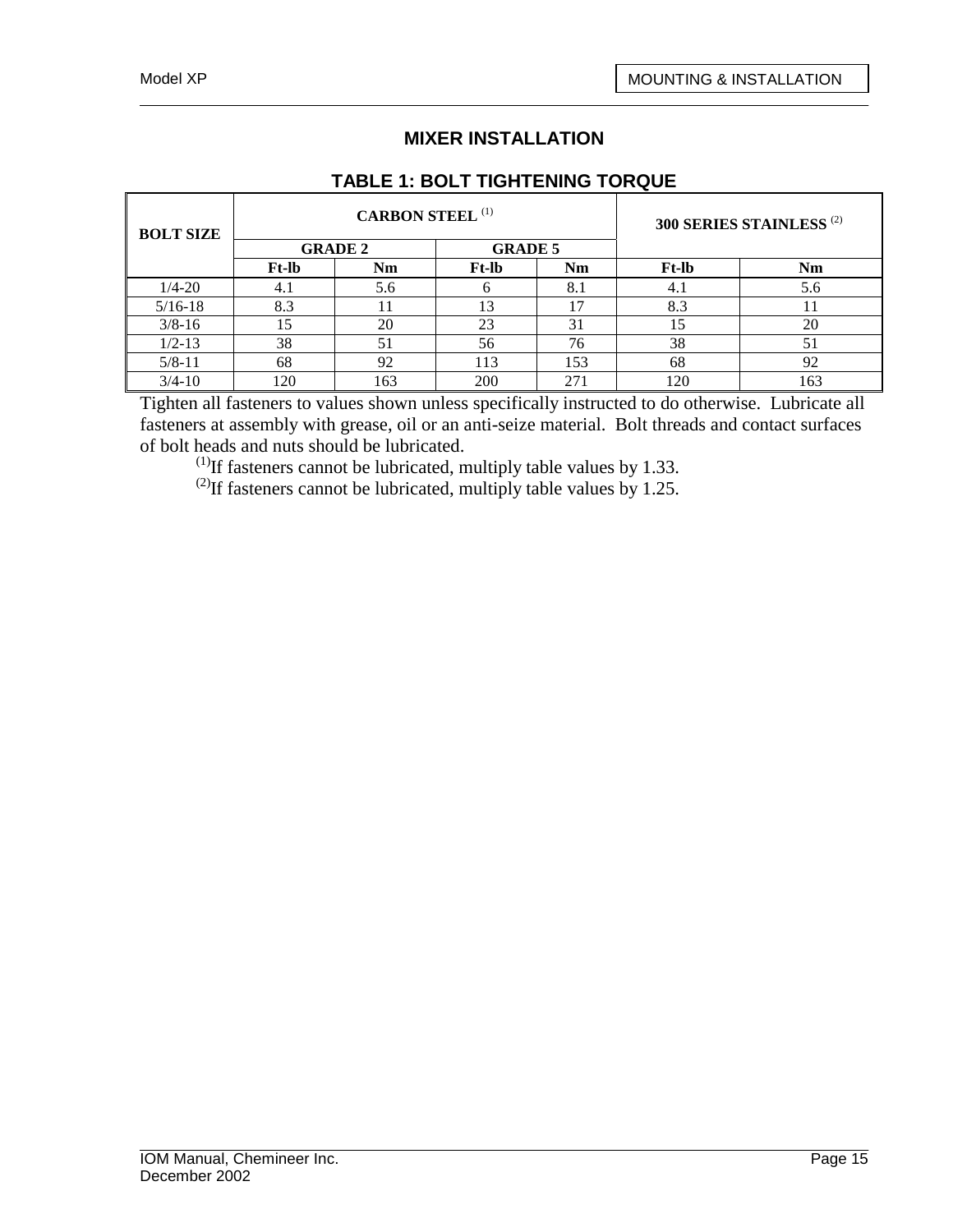# **LUBRICATION**

This section defines the proper oils and greases that must be used with this equipment.

### **ELECTRIC MOTOR – MODELS 10XP, 30XP**

The motor bearings have been properly greased by the manufacturer. Motor bearings should be regreased at 12-month intervals when installed in clean, dry environments, or every six months for heavy duty and dusty locations. Any good quality general purpose grease consisting of a refined base oil stock and a lithium or calcium-complex based soap, with an NLGI No. 2 classification, will work satisfactorily. Most major oil companies offer such products, usually with extreme pressure (EP) additives for additional protection. *Table 3, page 17* lists some commonly available greases.

When regreasing, stop the motor, remove the outlet plug and add grease according to *Table 2*  with a hand lever gun only. Run the motor for about ten minutes before replacing the outlet plug. Certain TEFC motors have a spring relief outlet fitting on the fan end. If the outlet plug is not accessible at the surface of the hood, it is the spring relief type and need not be removed when regreasing.

**TABLE 2: MOTOR BEARING GREASE ADDITION** 

|                              | TABLE 2: MOTOR BEARING GREASE ADDITION |                 |               |                 |               |                 |                 |
|------------------------------|----------------------------------------|-----------------|---------------|-----------------|---------------|-----------------|-----------------|
| <b>MOTOR</b><br><b>FRAME</b> |                                        | <b>RELIANCE</b> |               | <b>LEESON</b>   |               | <b>BALDOR</b>   |                 |
|                              | <b>SIZE</b>                            | $in^3$          | $\text{cm}^3$ | $in^3$          | $\text{cm}^3$ | $in^3$          | cm <sup>3</sup> |
|                              | 56C                                    | sealed for life |               | sealed for life |               | sealed for life |                 |
|                              | 140TC                                  | sealed for life |               | sealed for life |               | 0.6             | 9.8             |

#### *CAUTION! Overgreasing is a major cause of bearing and motor failure.*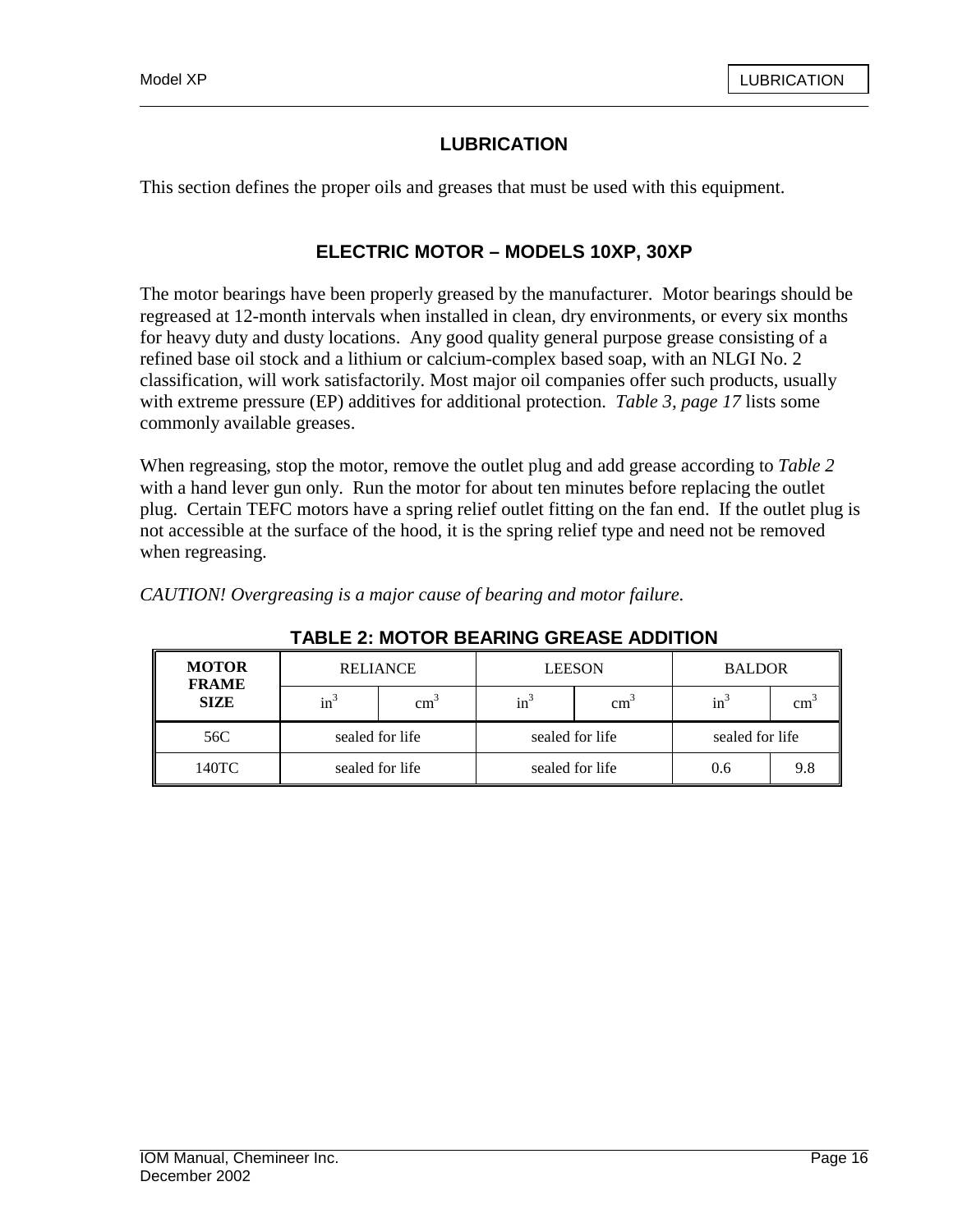7

# **ELECTRIC MOTOR – MODELS 10XP, 30XP**

# **TABLE 3: TYPICAL NLGI NO. 2 GREASES**

| For Ambient Temperature Range of $0^{\circ}$ to $104^{\circ}$ F (-18° to 40° C) |                                       |                                       |  |  |
|---------------------------------------------------------------------------------|---------------------------------------|---------------------------------------|--|--|
| <b>MANUFACTURER</b>                                                             | <b>GENERAL PURPOSE</b>                | EP                                    |  |  |
| Amoco Oil Co.                                                                   | Amolith grease: Grade 2               | Amolith grease: Grade 2EP             |  |  |
| Ashland Oil Co.                                                                 |                                       | Multi-lube Lithium EP grease: Grade 2 |  |  |
|                                                                                 |                                       | EP Lithium #2                         |  |  |
| Chevron U.S.A.Inc.                                                              | Industrial grease:<br>Grade medium    | Dura-Lith greases EP: Grade 2         |  |  |
| CITGO Petroleum Corp.                                                           |                                       | Premium Lithium EP grease: Grade 2    |  |  |
| Conoco Inc.                                                                     |                                       | EP Conolith grease: Grade 2           |  |  |
| Exxon Co. U.S.A.                                                                | Unirex N: Grade 2                     | Nebula EP: Grade 2                    |  |  |
|                                                                                 |                                       | Ronex MP: Grade 2                     |  |  |
| Mobil Oil Corp.                                                                 |                                       | Mobilux EP 2                          |  |  |
| Pennzoil Products Co.                                                           |                                       | Pennlith EP grease 712                |  |  |
| Phillips 66 Co.                                                                 | Philube L Multi-purpose<br>grease L-2 | Philube EP grease: EP-2               |  |  |
| Shell Oil Co.                                                                   | Alvania grease 2                      | Alvania grease EP 2                   |  |  |
|                                                                                 |                                       | Alvania grease EP LF 2                |  |  |
| Texaco Lubricants Co.                                                           | Premium RB grease                     | Multifak EP <sub>2</sub>              |  |  |
| Unocal 76                                                                       |                                       | Unoba EP grease: Grade 2              |  |  |
|                                                                                 |                                       | Multiplex EP: Grade 2                 |  |  |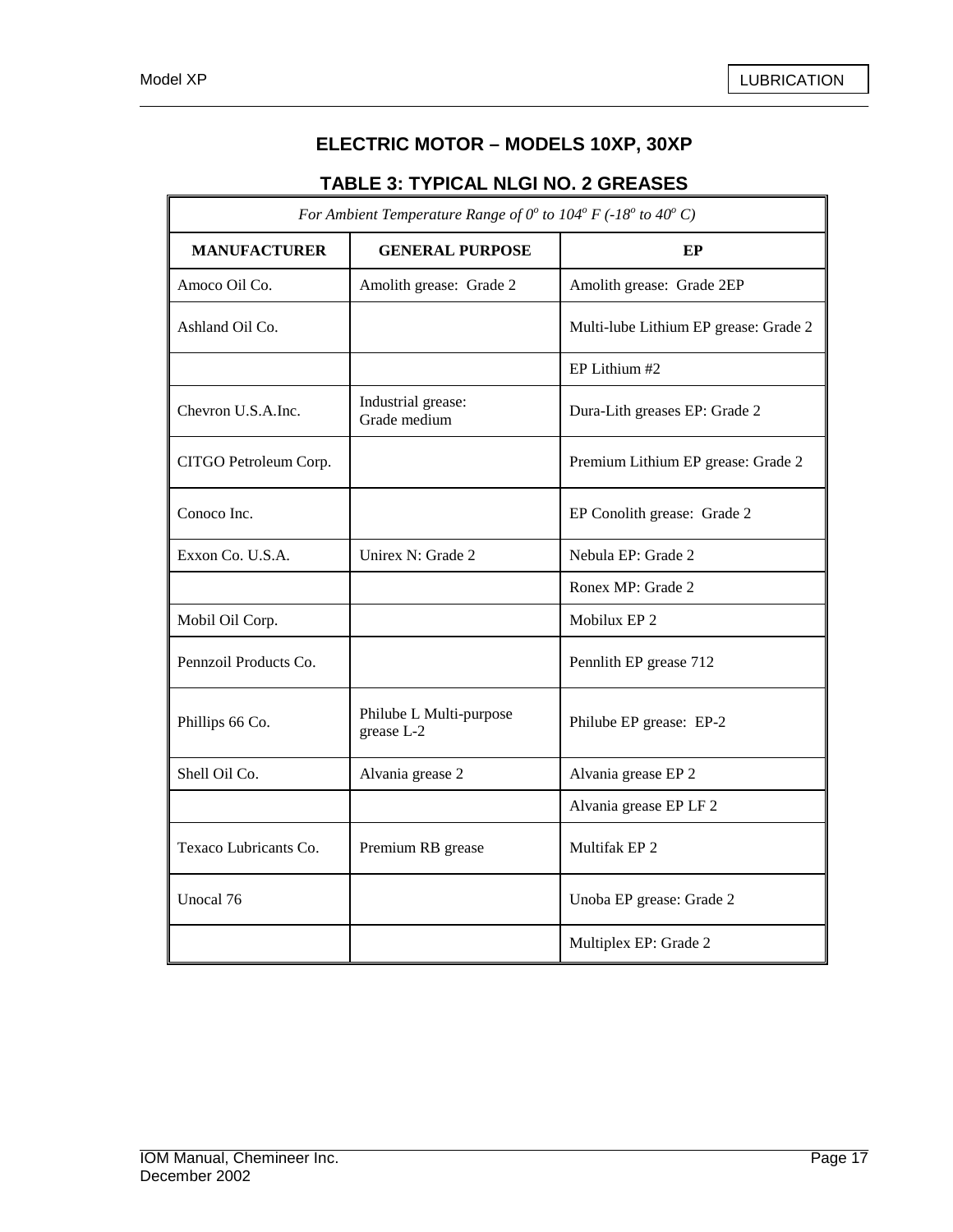# **ELECTRIC MOTOR – MODELS 10XP, 30XP**

The following table may be used as a guide in determining frequency of lubrication. The periods listed assume a clean, dry environment with an ambient temperature not exceeding  $104^{\circ}F(40^{\circ}C)$ . If conditions are less desirable than this, adjust the frequency accordingly. (*Table 4* is for motor speeds 1800 RPM or slower).

| <b>DUTY</b>    | <b>LUBRICATION INTERVAL</b><br>(Months) |
|----------------|-----------------------------------------|
| Intermittent   | 36                                      |
| 8-16 Hours/Day | 30                                      |
| Continuous     | 24                                      |

**TABLE 4: LUBRICATION FREQUENCY** 

## **AIR MOTOR – MODELS 10XP, 30XP**

*Lubrication of the air motor is required.* An automatic air line lubricator must be installed in the air line just ahead of the air motor. The lubricator should be adjusted to feed one drop of oil for every 50-75 CFM of air going through the motor. Detergent SAE #10 automotive engine oil or equivalent is the recommended air motor lubricant.

## **GEARMOTOR – MODEL 40XP**

The gearmotor (gear reducer) has been permanently lubricated with mineral oil, ISO 220 grade, acceptable for operation in ambient temperatures not exceeding  $104^{\circ}F(40^{\circ}C)$ . The gearmotor can be operated at up to a 10 degree off vertical mounting angle, any orientation.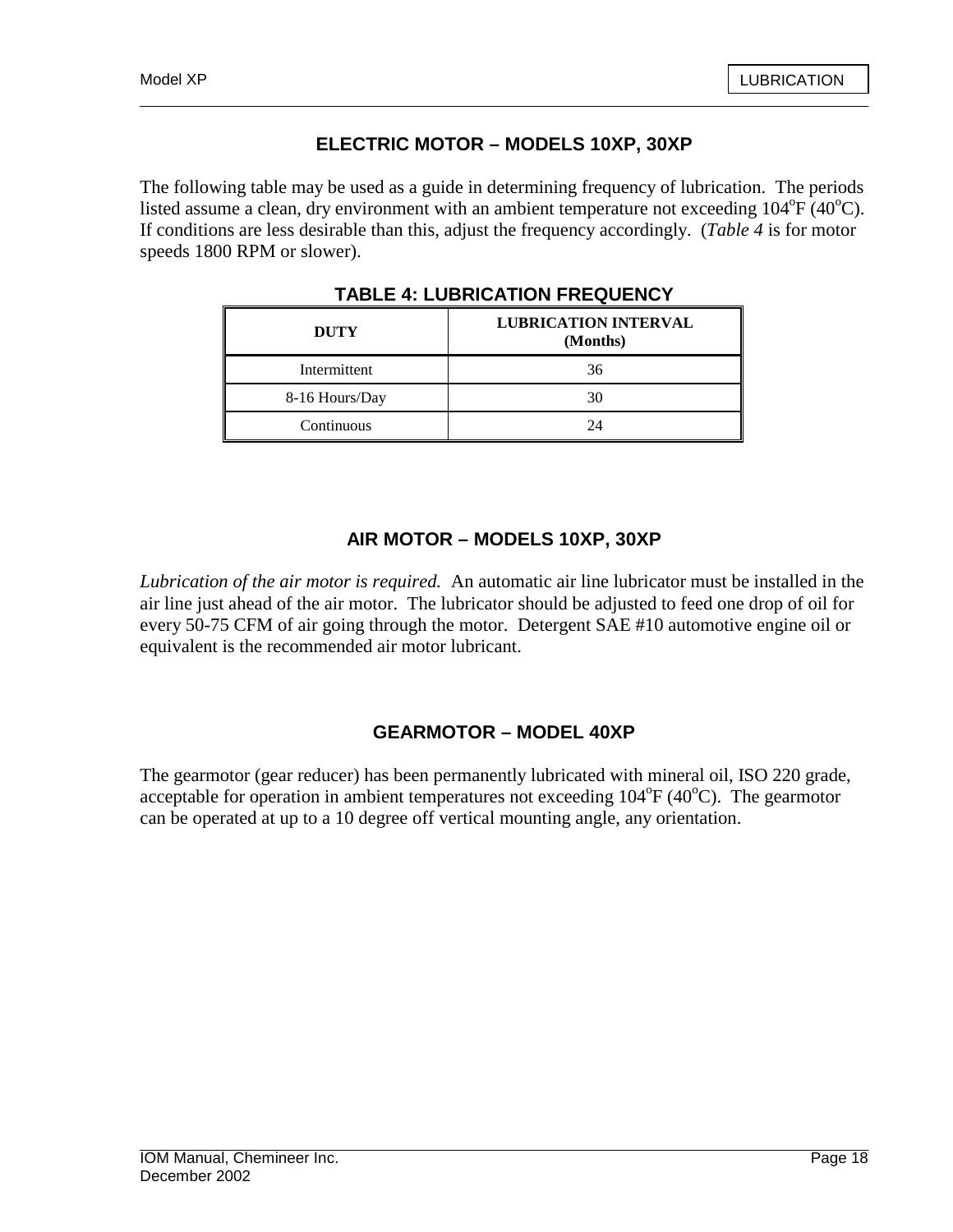## **MIXER**

Proper operating procedures will allow maximum performance of your Chemineer XPress Portable Mixer. The following list will aid in the safe operation of your unit.

- **Do not** operate the unit before reading and following the instructions on all tags and nameplates attached to the unit.
- **Do not** operate the unit with less than one propeller's diameter liquid coverage above the lowest propeller. Increased side loading caused by operations at liquid level will decrease unit life.
- **Do not** operate the unit in a fluid with a specific gravity or viscosity higher than that for which the unit was designed.
- **Do not** attempt to start the unit with the mixing propeller buried in solids or a "set up" fluid.
- **Do not** locate tank internals or other rotating equipment close to the mixer propellers or extension shaft.
- **Do not** make any modifications to the mixer unit in the field (i.e. motor horsepower, mixer speed, shaft length, impeller diameter, etc.) without reviewing the change with *your local Chemineer office* or *Chemineer Field Service*.

*CAUTION:* There may be a speed range where the unit cannot be operated because of shaft resonant frequency. This range must be avoided or passed through quickly or destructive forces can be generated. Refer to the main unit assembly drawing for speed range information or consult *your local Chemineer office*.

Should there be problems operating the unit, confirm that the installation is correct. If you are unable to resolve the problem, contact *your local Chemineer office*.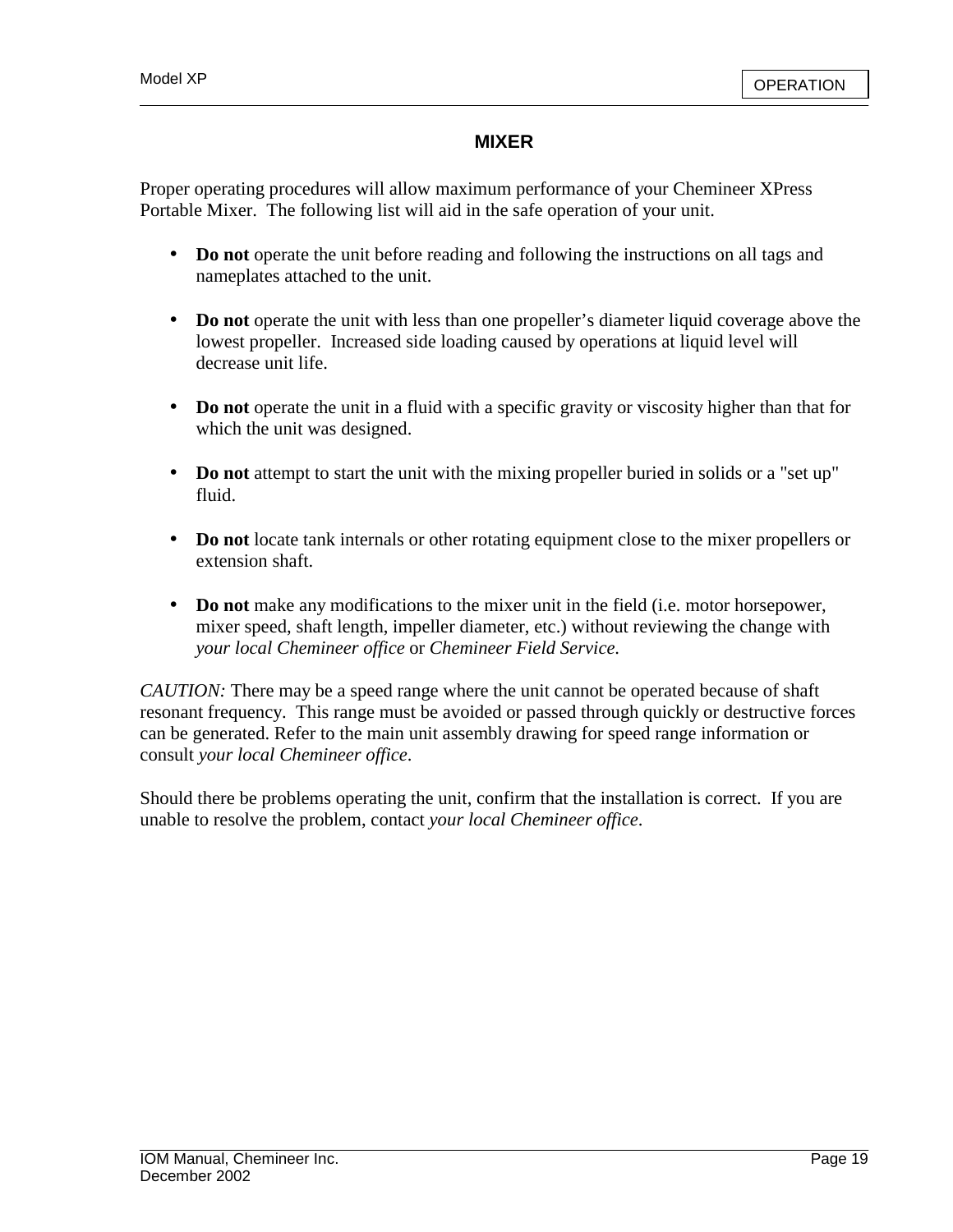# **ELECTRIC MOTORS**

Air circulation is very important to get full performance and long life from an electric motor. Do not block the suction inlets on fan-cooled motors. Motor life will be decreased if its temperature exceeds its thermal rating. The allowable temperature is stamped on the motor nameplate.

Prior to permanently wiring the electric motor:

- Check nameplate data on motor to assure that the available power supply agrees with the motor requirements. Protective devices should be the proper size and rating to safely carry the load and to interrupt the circuit on overloads.
- Check motor leads with connection diagrams on motor nameplate and/or conduit box so that the proper connections are made. All motors should be installed in accordance with the National Electric Code and local requirements.
- Check the output shaft rotation against the proper rotation indicated on the assembly drawing. For standard three-phase electric motors, the rotation is reversed by switching any two power leads.
- Check operating motor amperage against nameplate amperage.

The motor should start quickly and run smoothly. If the motor should fail to start or make abnormal noise, immediately shut motor off, disconnect it from the power supply, and investigate the cause. If the problem cannot be corrected, contact *your local Chemineer office* for assistance.

#### **AIR MOTORS**

Air motors are designed to be driven by compressed air. Under no circumstances should they be driven with any other type of gas, fluids, particles, solids, or any substance mixed with air.

Operating pressures should not exceed 100psi (689 kPa). The speed and torque can be regulated by using a pressure regulator or shut-off valve to obtain the desired power and conserve air.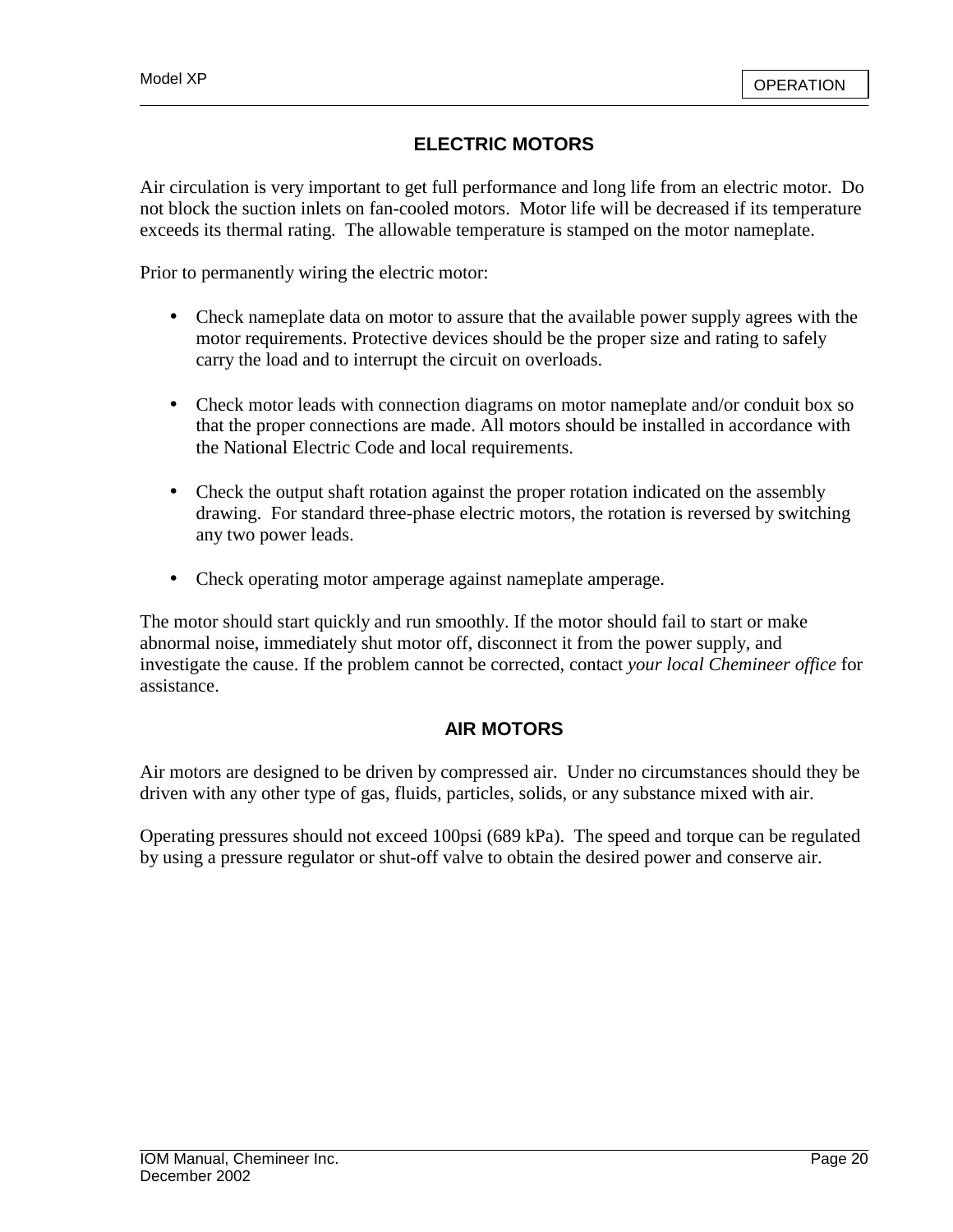#### *Mixer Removal & Disassembly*

*CAUTION: Prior to removing mixer, review the installation to assure that all safety issues are resolved.* 

- 1. Lock out and disconnect all power to the mixer motor and any optional devices.
- 2. Remove the extension shaft **[400]**, models 10XPC, 30XPC and 40XPC only.
- 3. Remove the mixer drive unit from the tank and move to a suitable service area. For model 10XPB, turn (un-screw) the drive assembly off of the NPT connection and lift entire unit including shaft from tank.

#### *10XPB – Bung Mount Mixer Drive Disassembly*

Refer to *Figure 1, page 4*.

- a. Remove the extension shaft **[400]**.
- b. Remove the motor mounting bolts **[205]**. Remove the motor **[100]** and sleeve coupling **[207]** assembly from the housing **[201-01]**.
- c. Remove the sleeve coupling from the motor output shaft by loosening the setscrews **[202]**.

#### *10XPC – Clamp/Cup Plate Mount Mixer Drive Disassembly*

Refer to *Figure 3, page 8*.

- a. Remove the motor mounting bolts **[205]**. Remove the motor **[100]** and sleeve coupling **[207]** assembly from the housing **[201-02]**.
- b. Remove the sleeve coupling from the motor output shaft by loosening the setscrews **[202]**.
- c. Remove the lip seal **[212-01]** from the housing.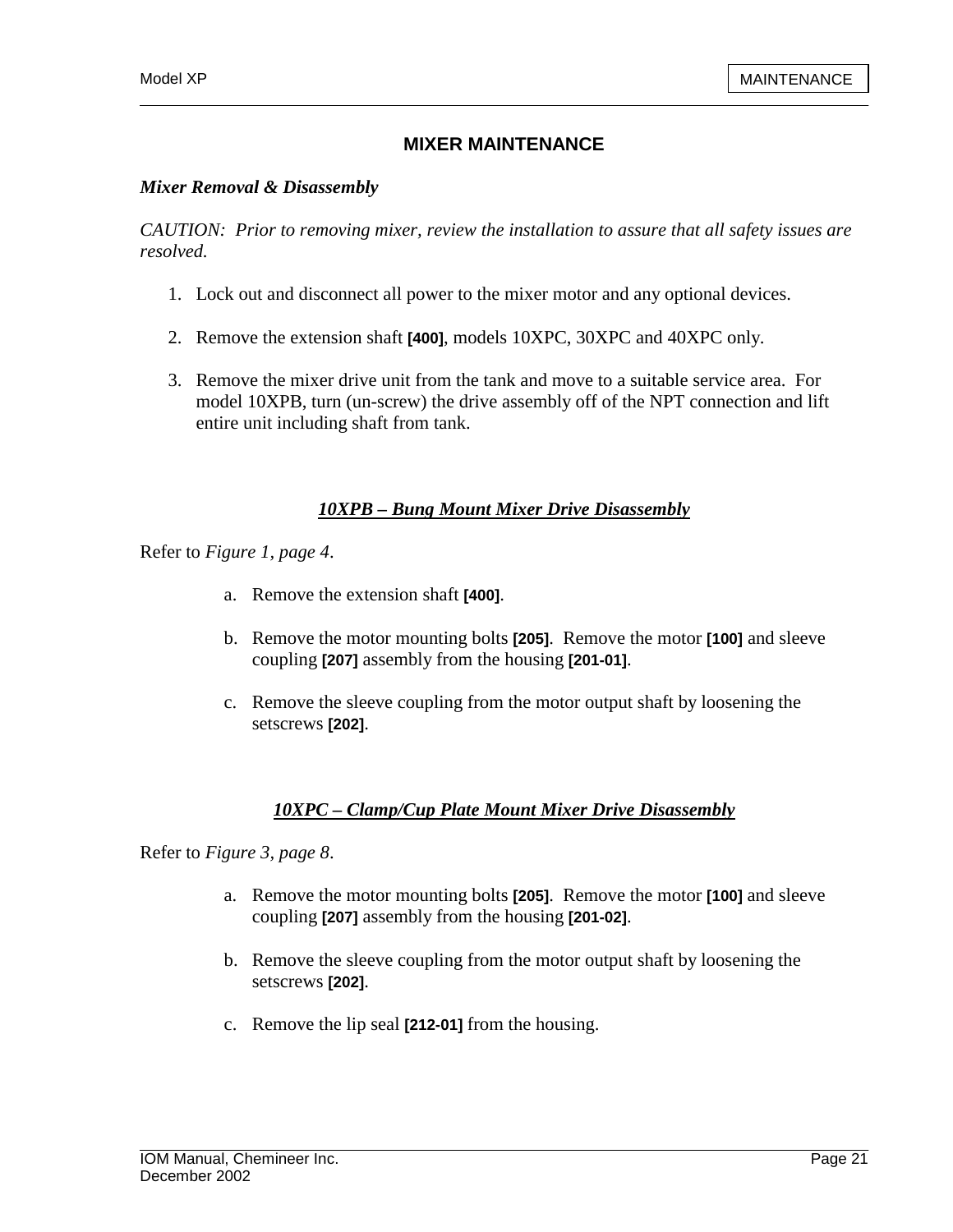#### *30XPC/40XPC – Clamp/Cup Plate Mount Mixer Drive Disassembly*

Refer to *Figures 4 & 5, pages 9 & 10*.

- a. Rotate the chuck drive shaft **[214]** until the motor shaft setscrew **[208]** is aligned with the setscrew access hole located in the housing **[201-02]**. Insert a 3/16" hex key wrench into the access hole and engage the setscrew. Loosen the setscrew.
- b. Remove the motor mounting bolts **[205]**. Remove the motor **[100]** or gearmotor **[105]** from the housing **[201-02]**.
- c. Remove the motor shaft setscrew **[208]**. Remove the snap ring **[209]** from the chuck drive shaft **[214]**.
- d. Mount the housing, motor mounting end up, in an arbor press. Press the chuck drive shaft out of the housing.
- e. Remove the snap ring **[210]** from the housing.
- f. Turn the housing over, motor mounting end down, and remove the lip seal **[212-02]**.
- g. Press the bearing **[211]** out of the housing.

#### *Applicable to all units:*

*The mixer drive is now fully disassembled. Clean parts and inspect for wear. Replace worn parts as required.*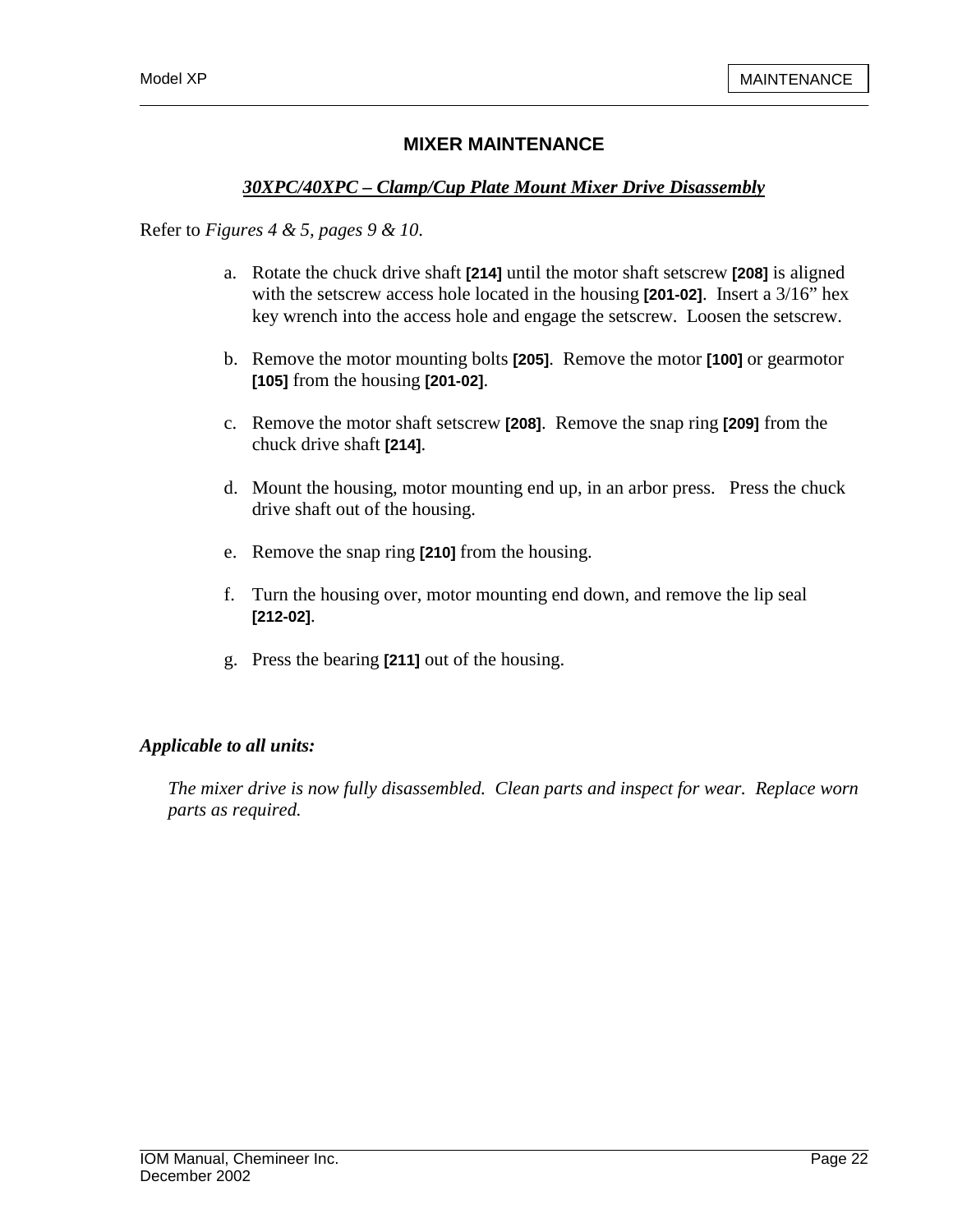#### *Mixer Assembly*

#### *10XPB – Bung Mount Mixer Drive Assembly*

Refer to *Figure 1, page 4*.

- 1. Install the sleeve coupling **[207]** onto the motor shaft **[100]**. Tighten setscrews **[202]** securely.
- 2. Install the motor and sleeve coupling assembly into the housing **[201-01]**.
- 3. Install the motor mounting bolts **[205]** and hi-collar lockwashers **[206]**. Tighten bolts securely.

*Do not install the extension shaft at this time.* Refer to the *Mounting & Installation* section of the manual for mixer drive installation instructions.

#### *10XPC – Clamp/Cup Plate Mount Mixer Drive Assembly*

Refer to *Figure 3, page 8*.

- 1. Install the sleeve coupling **[207]** onto the motor shaft **[100]**. Tighten setscrews **[202]** securely.
- 2. Install the lipseal **[212-01]** into the housing (seal lip facing inward, flush with the bottom of the housing).
- 3. Apply grease to the lip of the lip seal.
- *4.* Install the motor and sleeve coupling into the housing **[201-02]**. *NOTE: Make sure that the sleeve coupling extension shaft setscrews [203] do not damage the lip seal [212-01].*
- 5. Install the motor mounting bolts **[205]** and hi-collar lockwashers **[206]**. Tighten bolts securely.

*Do not install the extension shaft at this time.* Refer to the *Mounting & Installation* section of the manual for mixer drive installation instructions.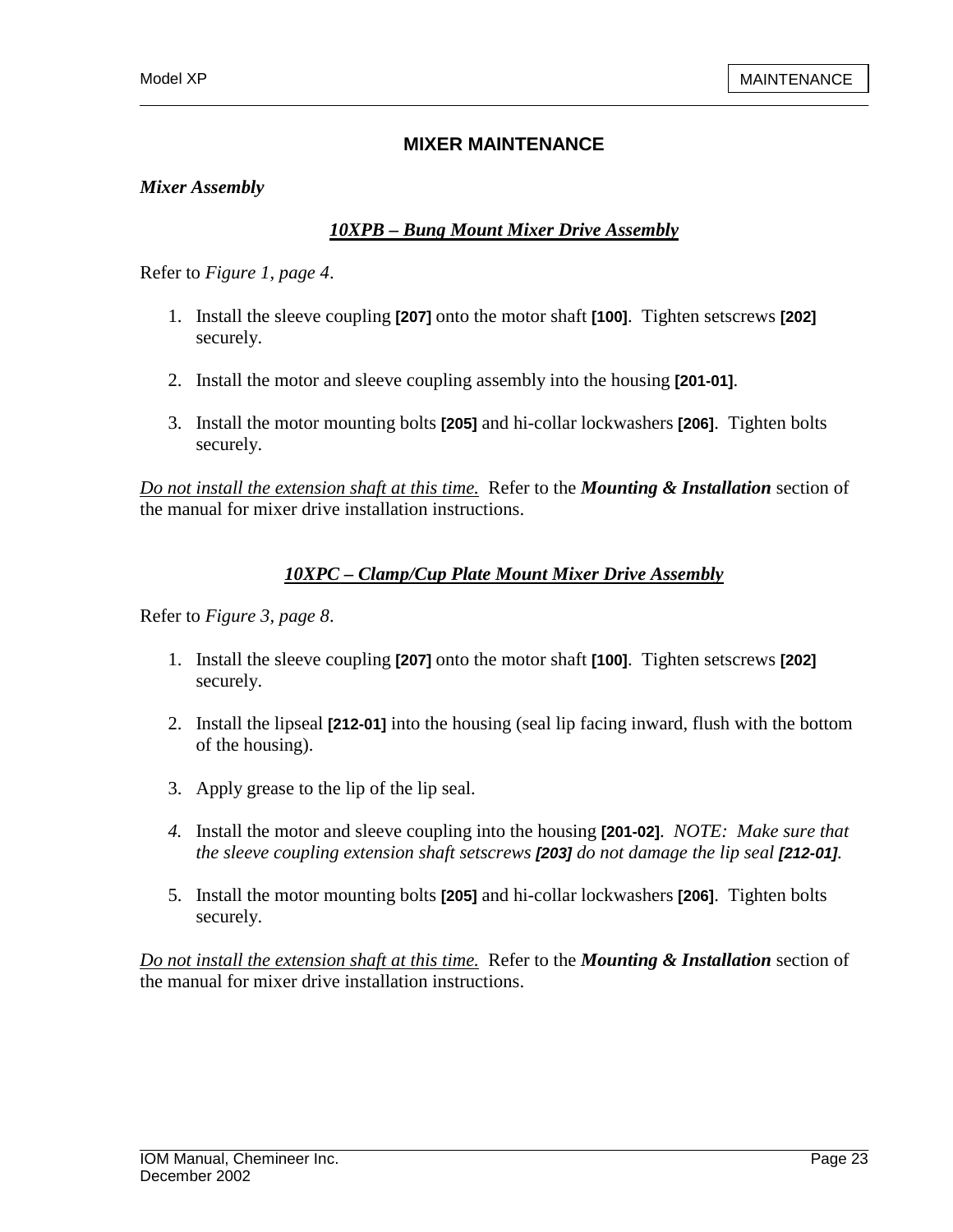#### *30XPC/40XPC – Clamp/Cup Plate Mount Mixer Drive Assembly*

Refer to *Figures 4 & 5, pages 9 & 10*.

- 1. Mount the housing **[201-02]**, motor mounting end up, in an arbor press. Press the bearing **[211]** into the housing, to the shoulder of the housing bearing bore. *NOTE: Apply press to the outer bearing race only, to avoid damaging the bearing.*
- 2. Install the snap ring **[210]** into the housing bearing bore.
- 3. Turn the housing over, motor mounting end down. Install the lip seal **[212-02]** into the housing (seal lip facing the bearing, flush with the bottom of the housing).
- 4. Support the housing, motor mounting end down, by resting the inner race of the bearing **[211]** on a suitable pipe or tube fixture. *NOTE: The inner bearing race must be supported while installing the chuck drive shaft [214] to avoid damaging the bearing.*
- 5. Apply grease to the lip of the lip seal **[212-02]**.
- 6. Press the chuck drive shaft **[214]** into the bearing **[211]**, to the shoulder of the shaft.
- 7. Install snap ring **[209]** onto chuck drive shaft.
- 8. Install the motor shaft setscrew **[208]**.
- 9. Install the motor or gearmotor key **[215]** onto the motor shaft using Loctite Adhesive.
- 10. Align the motor shaft key and the chuck drive shaft keyway, and install the motor or gearmotor onto the housing.
- 11. Install the motor mounting bolts **[205]** and hi-collar lockwashers **[206]**. Tighten bolts securely.
- 12. Rotate the chuck drive shaft **[214]** until the motor shaft setscrew **[208]** is aligned with the setscrew access hole located in the housing **[201-02]**. Insert a 3/16" hex key wrench into the access hole and engage the setscrew. Tighten the setscrew securely.

*Do not install the extension shaft at this time.* Refer to the *Mounting & Installation* section of the manual for mixer drive installation instructions.